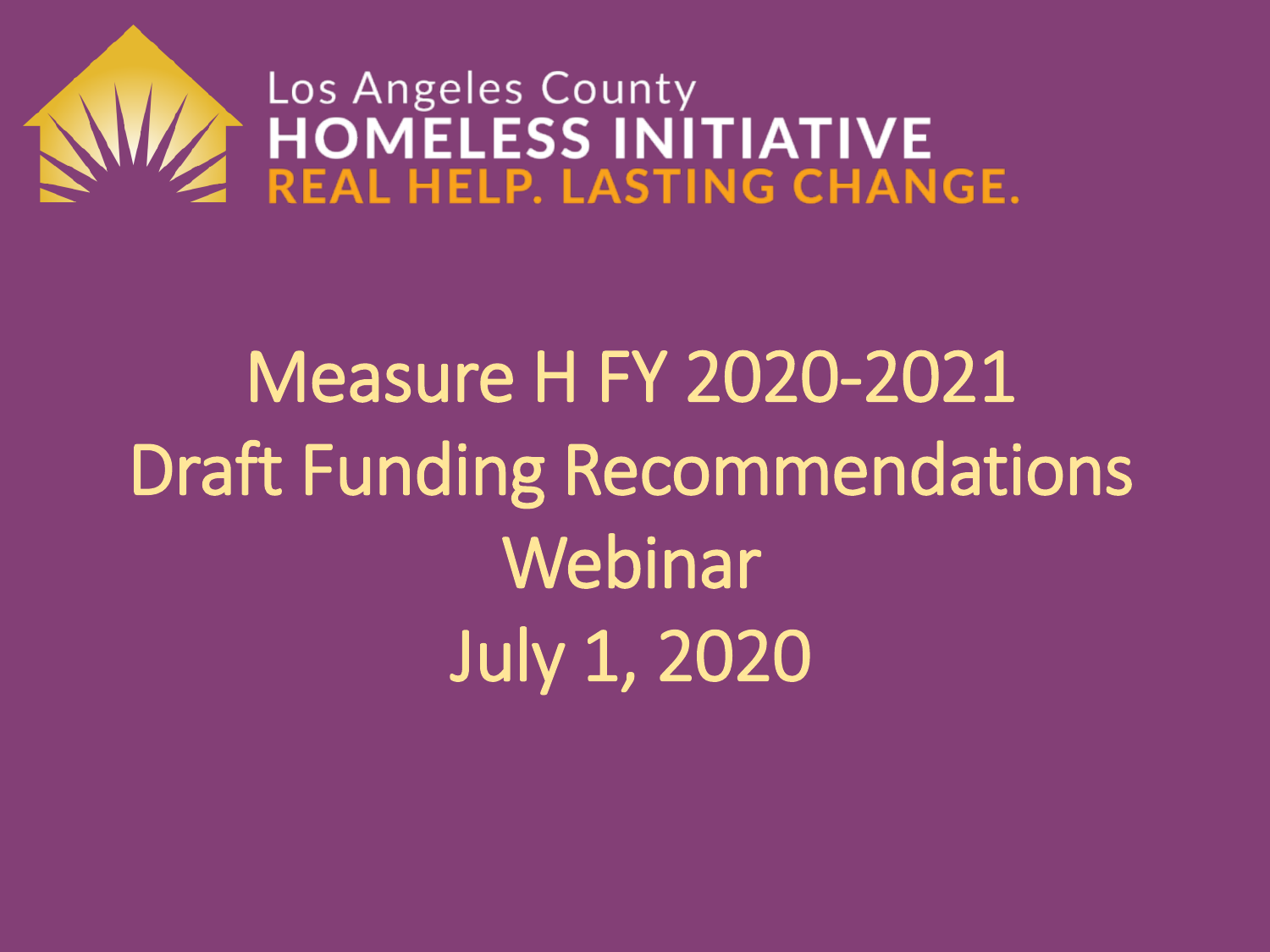### FY 2020-21 REVENUE PLANNING PROCESS

#### **September 2019**

• In September 2019, the County Board of Supervisors directed the Homeless Initiative to launch a process to develop Measure H funding recommendations for the next three fiscal years. In January 2020, the County Board of Supervisors approved a change to this process directing the development of funding recommendations for FY 2020-21 only, instead of for the three-year period as originally planned.

#### **Stakeholder Engagement Process**

#### **September – November 2019**

- Convened eight policy summits to engage policy experts and key stakeholders.
- Facilitated, in collaboration with the Los Angeles Homeless Services Authority (LAHSA), eight community input sessions, one in each Service Planning Area, to engage community members.
- Solicited public comments from September 27 through November 30, 2019 through a publicized online form.

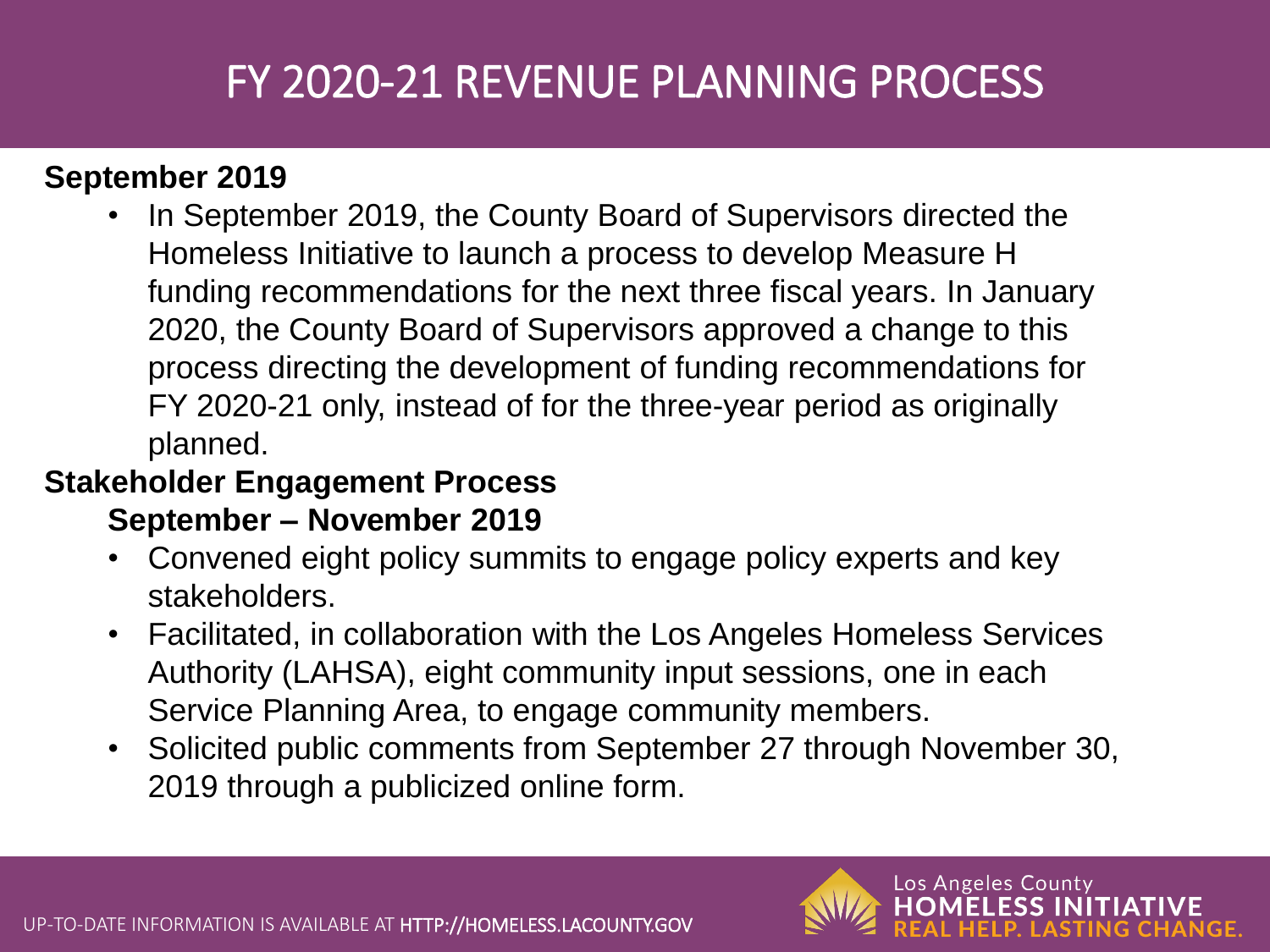### STAKEHOLDER ENGAGEMENT PROCESS

- Community members can read the reports from both the policy summits and community input sessions on the HI website at: [https://homeless.lacounty.gov/wp-content/uploads/2020/03/3-2-20-](https://homeless.lacounty.gov/wp-content/uploads/2020/03/3-2-20-Public-Engagement-Efforts-for-Measure-H-Funding-Recommendations-Process.pdf) Public-Engagement-Efforts-for-Measure-H-Funding-Recommendations-Process.pdf.
- Electronic public comments received between September 27, 2019 and November 30, 2019 can be found at: [https://homeless.lacounty.gov/wp-content/uploads/2020/02/Public-](https://homeless.lacounty.gov/wp-content/uploads/2020/02/Public-Comments-with-Table-of-Contents-and-Cover-Page_2.25.20_w_headers.pdf)Comments-with-Table-of-Contents-and-Cover-Page 2.25.20 w headers.pdf

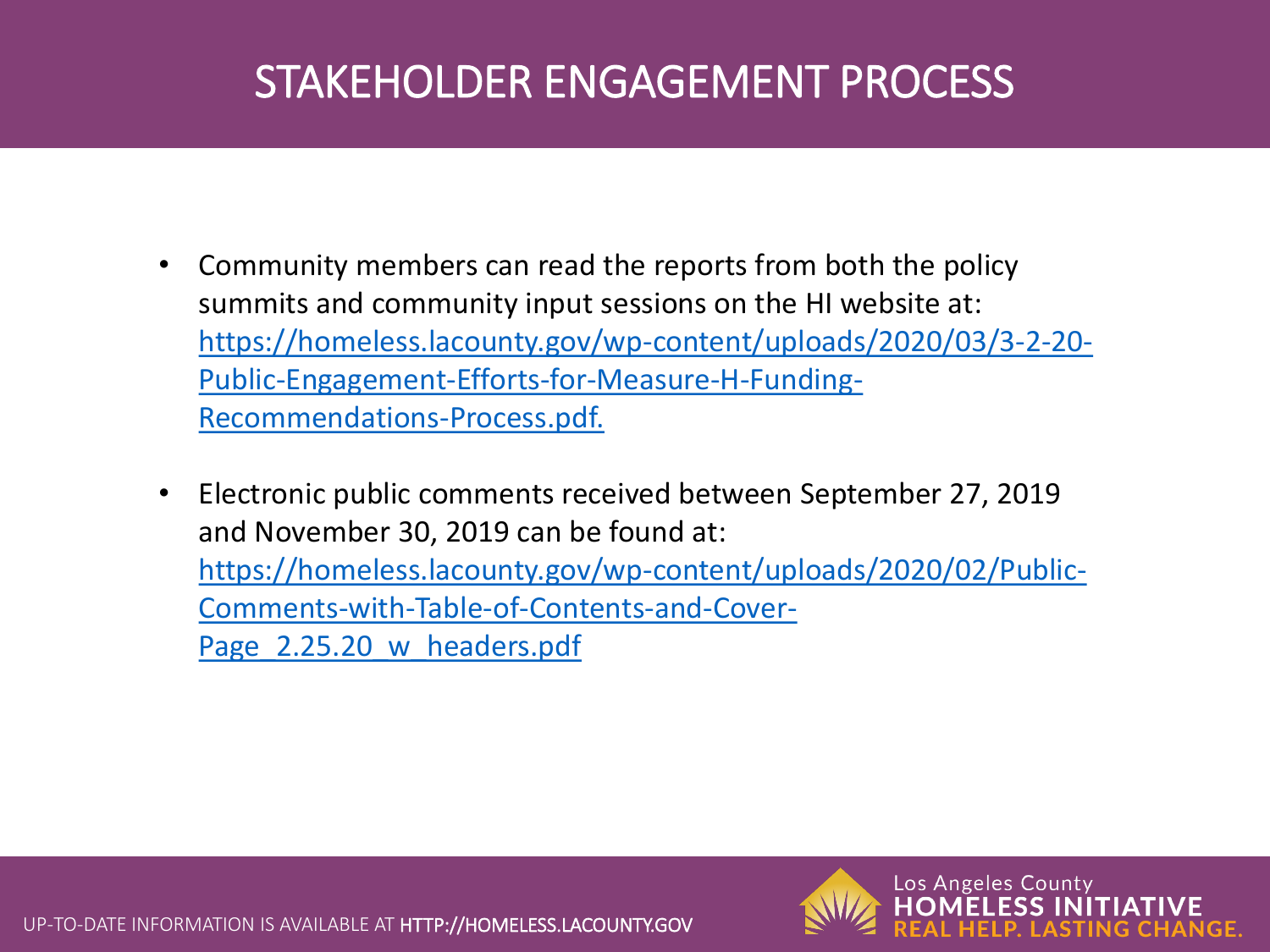### FY 2019-20 REVENUE PLANNING PROCESS

#### **December 2019 – June 2020**

- HI and County lead agencies reviewed stakeholder input from policy summits, community input sessions, and public comments and fiscal/program data by strategy.
- As a result of the economic impact of COVID-19, HI and County lead agencies met frequently over the past few months to determine how best to meet the needs of people experiencing homelessness in a significantly changed environment.

#### **June – July 2020 2020**

- On June 26, 2020, HI released draft funding recommendations.
- From June 26<sup>th</sup> to July 15<sup>th</sup>, public comments will be accepted on the HI website at [https://forms.gle/EQMqmv5fJeoaKf1a8.](https://forms.gle/EQMqmv5fJeoaKf1a8)
- On July 8th from 2-5pm, a virtual public meeting will be held; members of the public will be able to provide verbal comments on the recommendations.

#### **August 13, 2020**

- Draft Board Letter presented at Homeless Policy Board Deputies Meeting **September 15, 2020**
- Board of Supervisors consideration of recommendations

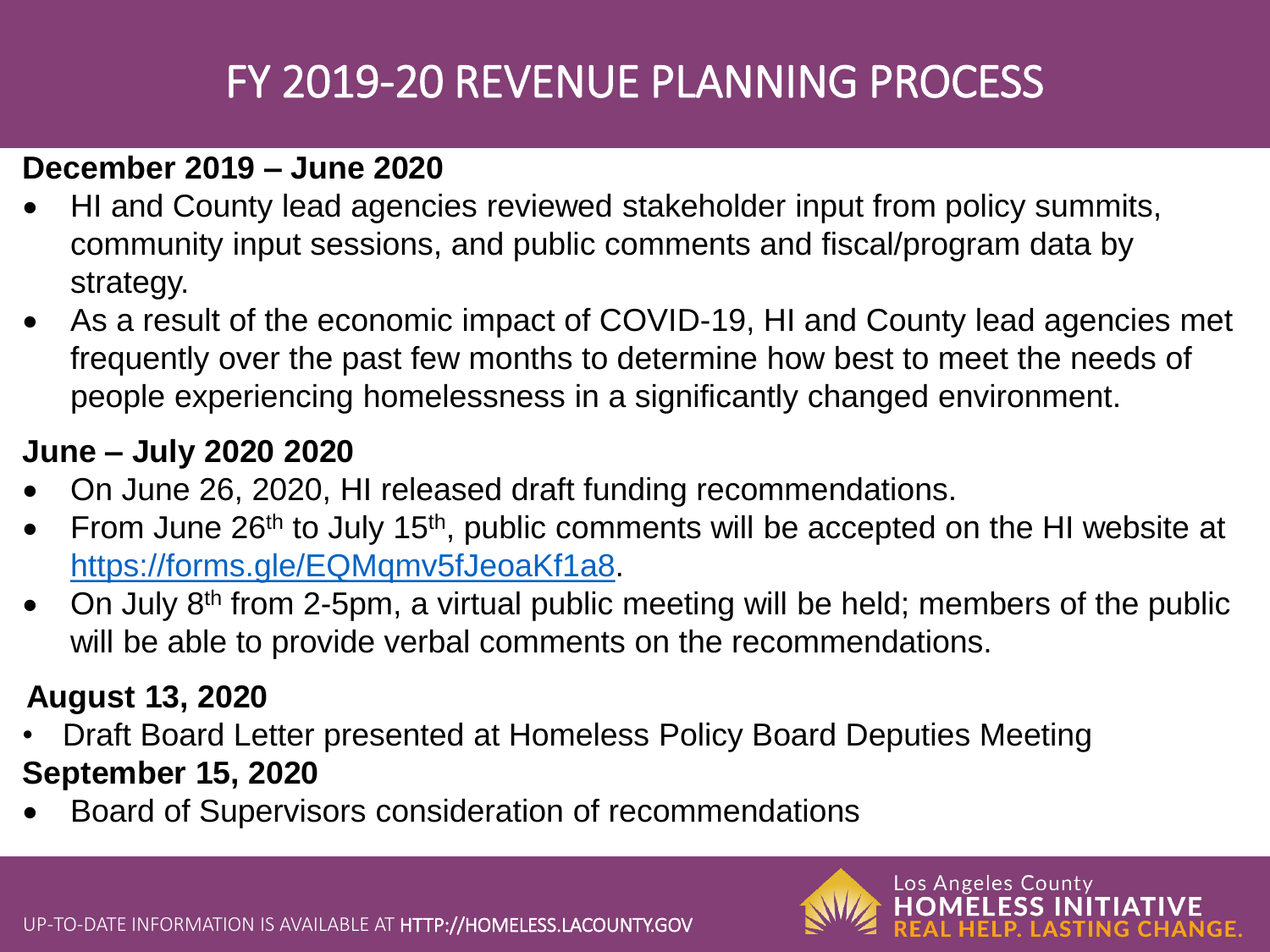A1: Homeless Prevention Program for Families

#### LEAD AGENCY: Los Angeles Homeless Services Authority (LAHSA)

#### DESCRIPTION:

This strategy uses a multi-faceted approach to implement an integrated, comprehensive homeless prevention program to effectively identify, assess, and prevent families from becoming homeless, and divert families in a housing crisis from homelessness.

This strategy addresses rental/housing subsidies, case management and employment services, and legal services.

- $643$  families were newly enrolled from July December 2019.
- 670 families were newly enrolled in FY 18-19.

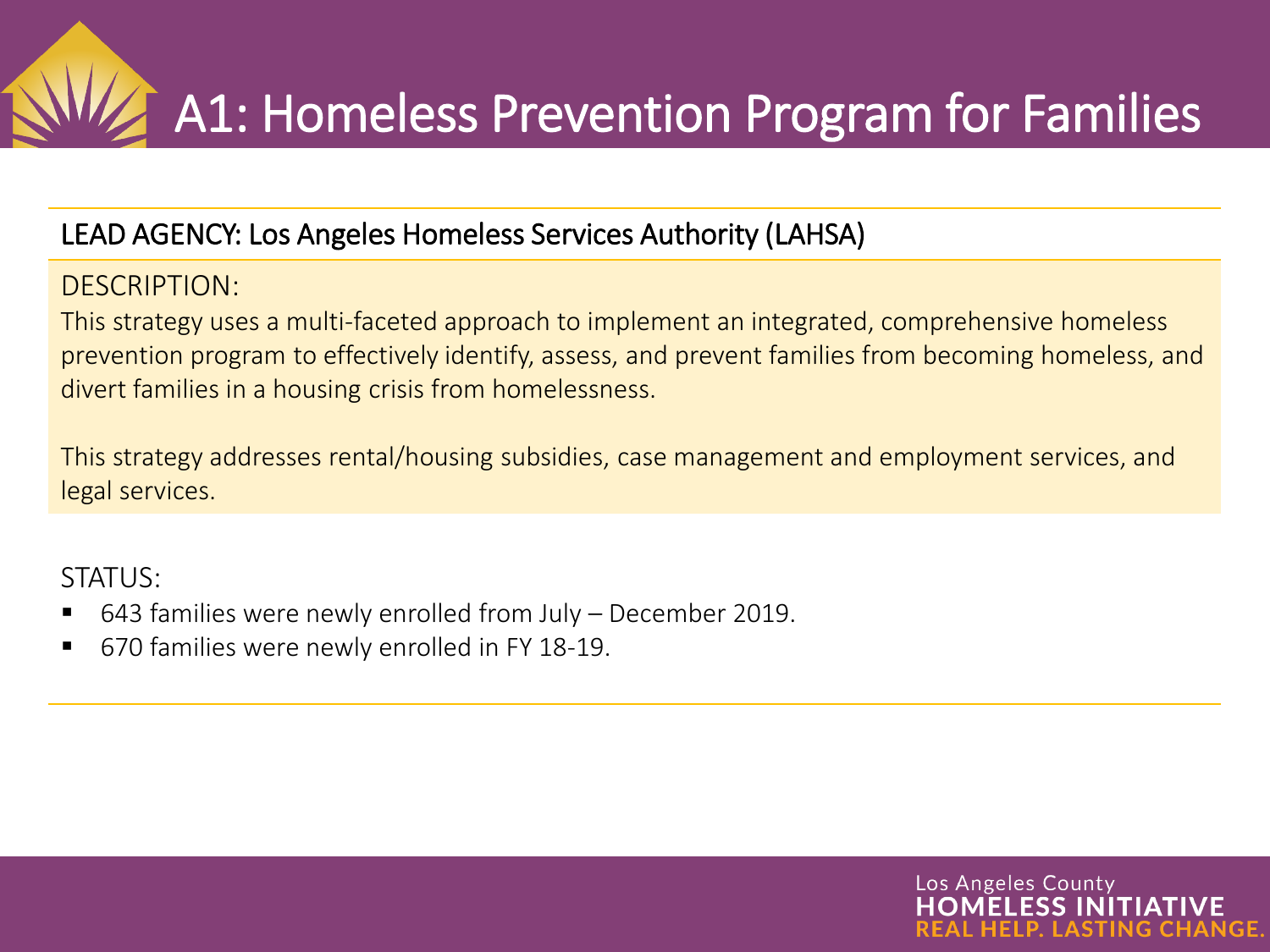## A1: Homeless Prevention Program for Families (LAHSA)

| FY 19/20 ALLOCATION<br>(APPROVED MAY 2019) | FY 20/21 FUNDING<br><b>RECOMMENDED</b> | <b>FUNDING FROM OTHER</b><br><b>SOURCES TO SUPPLEMENT</b><br><b>MEASURE H</b> |
|--------------------------------------------|----------------------------------------|-------------------------------------------------------------------------------|
| \$11,500,000                               | \$3,833,000<br>(July – October)        | <b>ESG-CV - Amount to be</b><br>determined                                    |

#### EXPLANATION FOR VARIANCE FROM FY 19-20:

Strategy will be funded for the first four months of the FY with Measure H. For November 2020 – June 2021, the County will allocate CARES Act ESG funding to sustain this strategy at the FY 19-20 funding level in the unincorporated areas and 82 cities for which the County receives ESG funding. The County will collaborate with the 6 cities that receive their own ESG funding (Los Angeles, Long Beach, Pomona, El Monte, Pasadena, and Glendale) with the goal of using ESG funding to sustain this strategy countywide.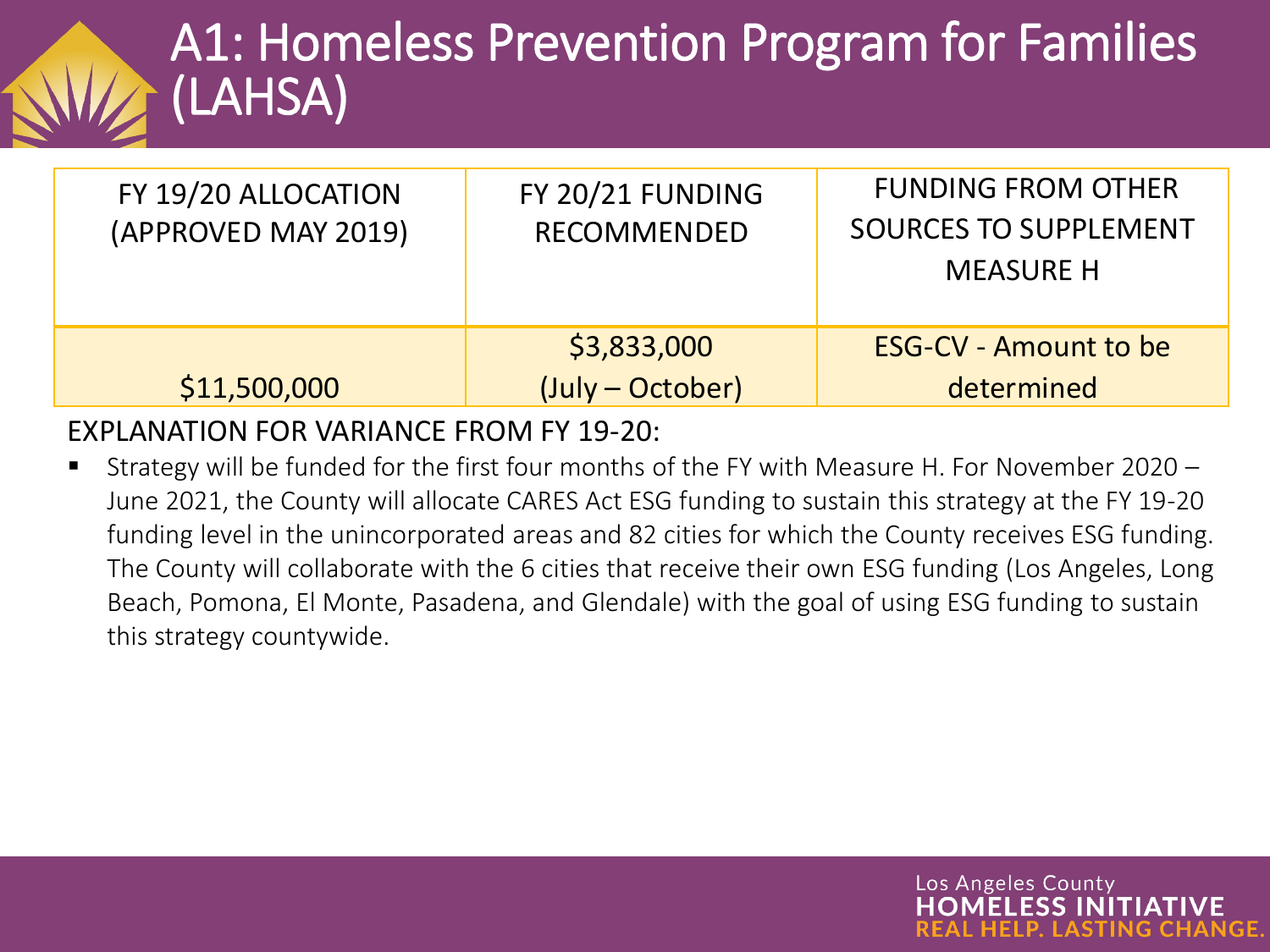#### LEAD AGENCY: Department of Children and Family Services (DCFS)

#### DESCRIPTION:

In FY 19-20, the CEO was allocated \$500,000 to support the utilization of mainstream County systems to prevent homelessness among families; this funding was not utilized in FY 19-20. On May 21, 2020, the CEO submitted the Mainstream Systems Homelessness Prevention Action Plan to the Board of Supervisors, which included one recommendation involving families:

• \$500,000 for the Prevention and Aftercare Program for a pilot to provide financial assistance to families who are referred to DCFS, do not have an open DCFS case, and have unstable housing.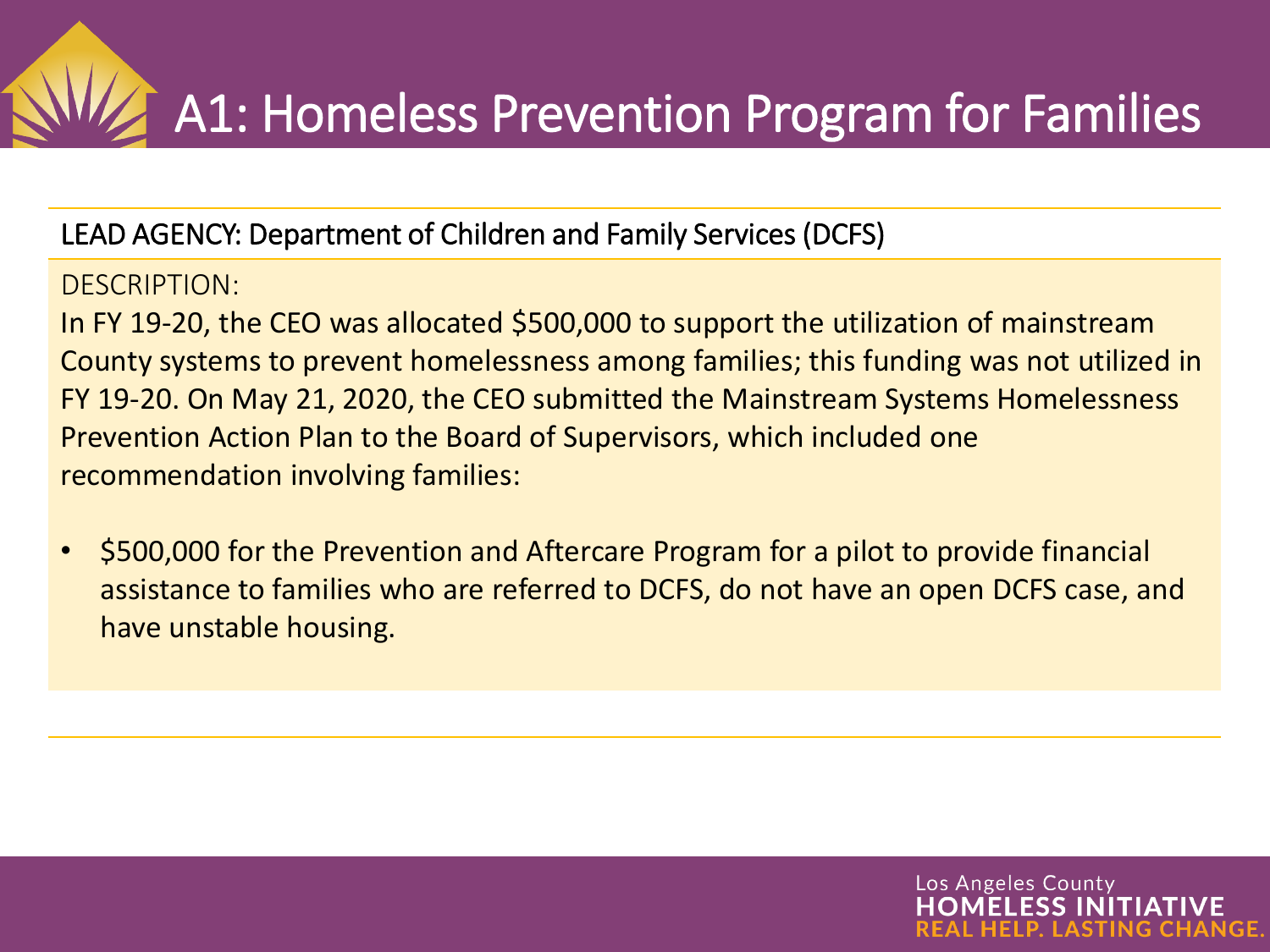## A1: Homeless Prevention Program for Families (DCFS)

| FY 19/20 ALLOCATION<br>(APPROVED MAY 2019) | FY 20/21 FUNDING<br><b>RECOMMENDED</b> | <b>FUNDING FROM OTHER</b><br><b>SOURCES TO SUPPLEMENT</b><br><b>MEASURE H</b> |
|--------------------------------------------|----------------------------------------|-------------------------------------------------------------------------------|
| N/A                                        | \$500,000                              | N/A                                                                           |

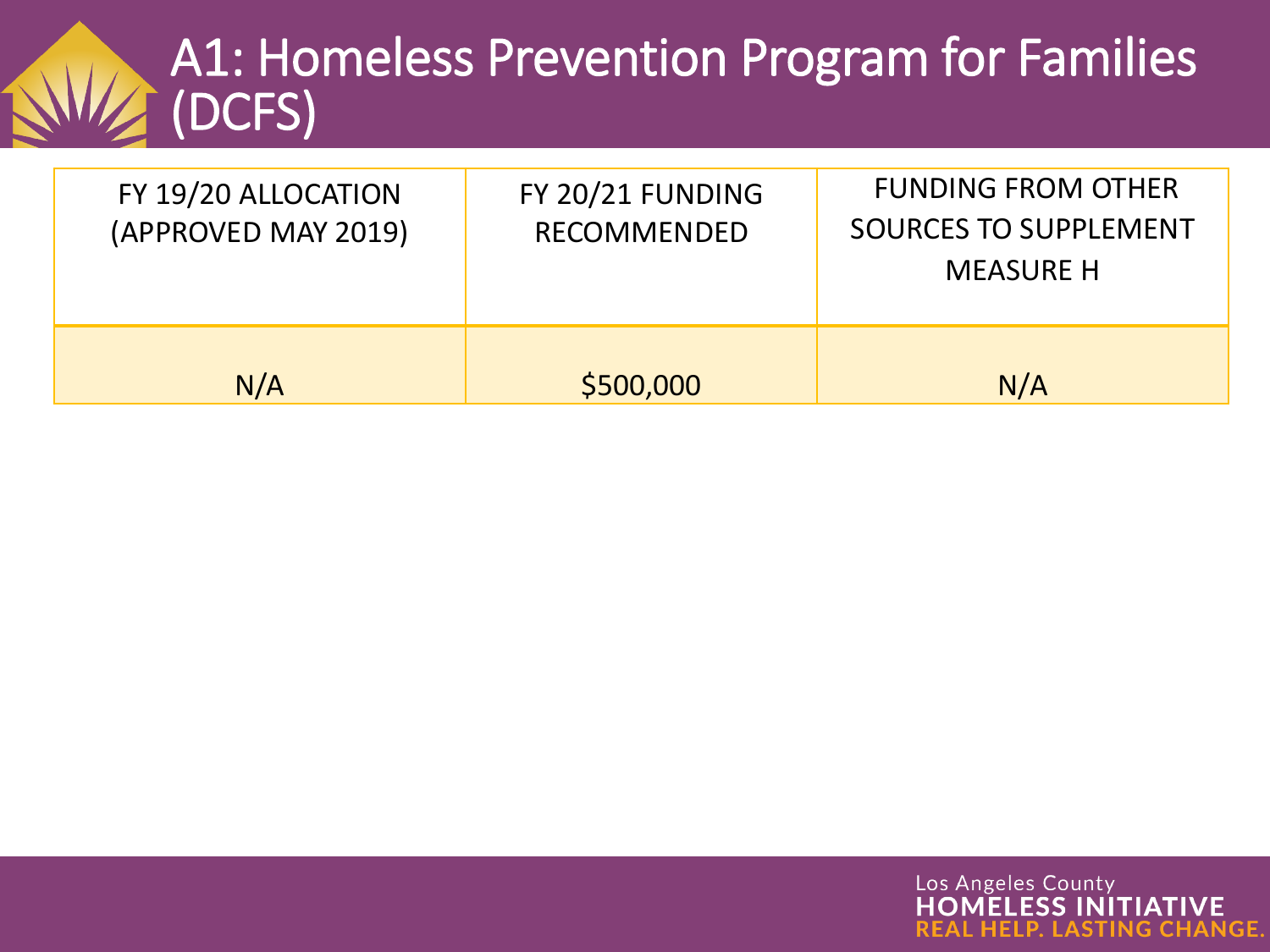## A5: Homeless Prevention Program for Individuals

#### LEAD AGENCY: LAHSA

#### DESCRIPTION:

This strategy uses a multi-faceted approach to implement an integrated, comprehensive homeless prevention program to effectively identify, assess, and prevent individuals from becoming homeless, and divert individuals in a housing crisis from homelessness.

This strategy addresses rental/housing subsidies, case management and employment services, and legal services.

- 937 individuals were newly enrolled in prevention programs from July December 2019.
- 1,133 individuals were newly enrolled in prevention programs in FY 18-19.

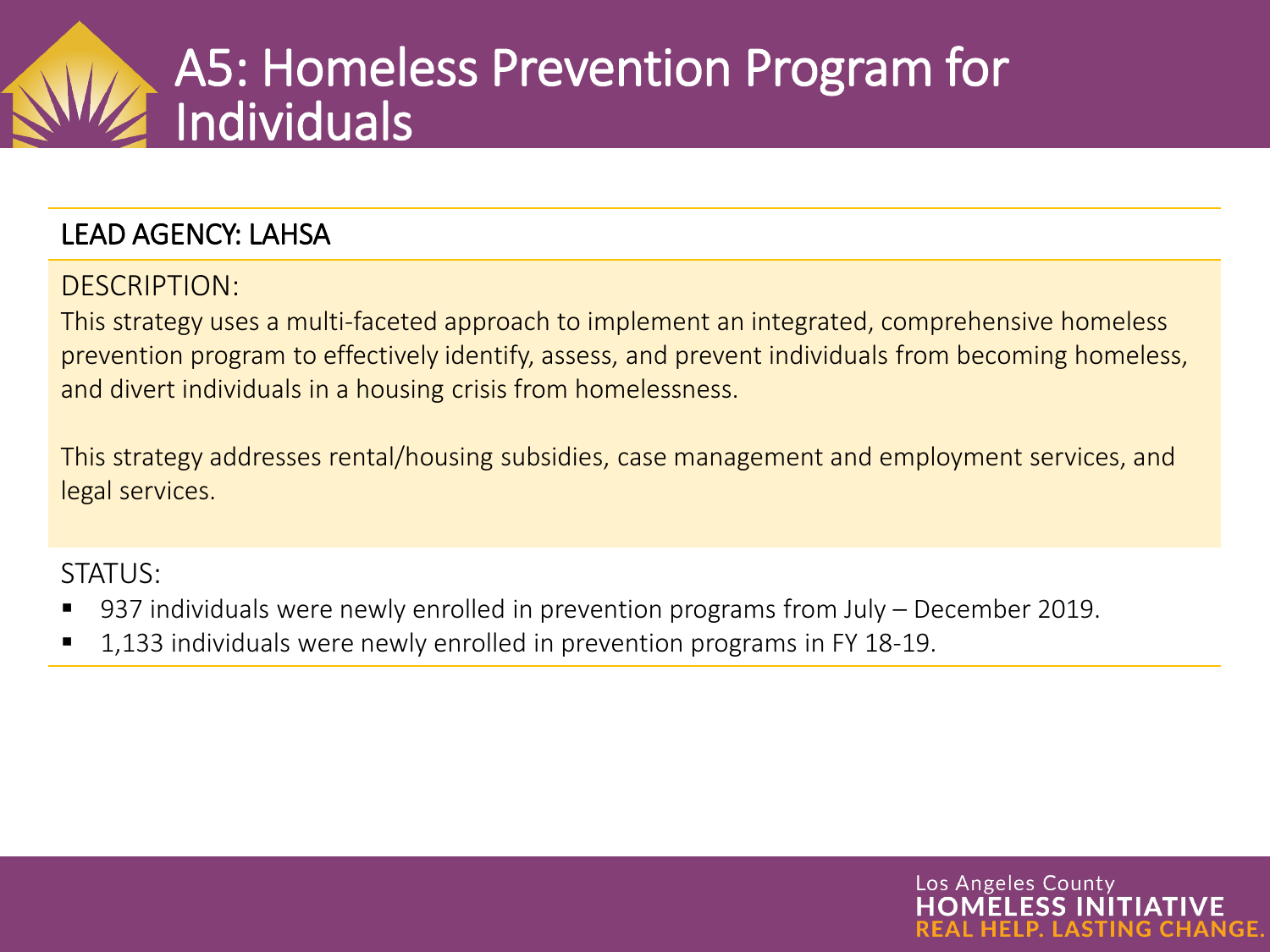## A5: Homeless Prevention Program for Individuals (LAHSA)

| FY 19/20 ALLOCATION | FY 20/21 FUNDING                  | <b>FUNDING FROM OTHER SOURCES</b>   |
|---------------------|-----------------------------------|-------------------------------------|
| (APPROVED MAY 2019) | RECOMMENDED                       | TO SUPPLEMENT MEASURE H             |
| \$11,500,000        | \$3,833,000<br>$(July - October)$ | ESG-CV – Amount to be<br>determined |

#### EXPLANATION FOR VARIANCE FROM FY 19-20:

Strategy will be funded for the first four months of the FY with Measure H. For November 2020 – June 2021, the County will allocate CARES Act ESG funding to sustain this strategy at the FY 19-20 funding level in the unincorporated areas and 82 cities for which the County receives ESG funding. The County will collaborate with the 6 cities that receive their own ESG funding (Los Angeles, Long Beach, Pomona, El Monte, Pasadena, and Glendale) with the goal of using ESG funding to sustain this strategy countywide.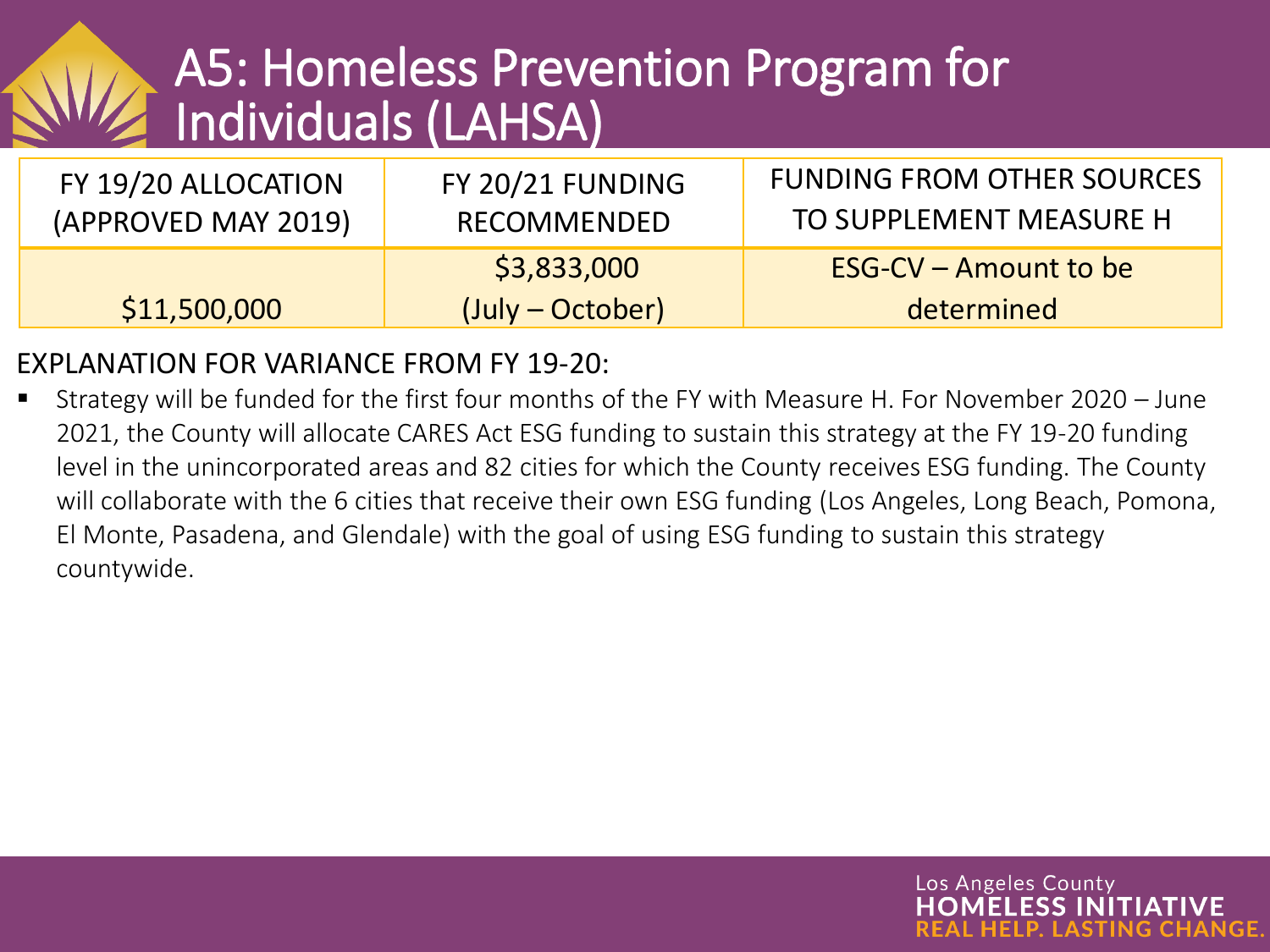## A5: Homeless Prevention Program for Individuals

#### LEAD AGENCY: DCFS/DHS

#### DESCRIPTION:

In FY 19-20, the CEO was allocated \$1,500,000 to support the utilization of mainstream County systems to prevent homelessness among individuals; this funding was not utilized in FY 19-20. On May 21, 2020, the CEO submitted the Mainstream Systems Homelessness Prevention Action Plan to the Board of Supervisors, which included two recommendations involving individuals for which funding is required:

- (1) a new Homelessness Prevention Unit in DHS focused on County single adult clients at the greatest risk of becoming homeless as identified by the California Policy Lab through the use of predictive analytics (\$1.5 million needed for October 2020 – June 2021) ; and
- (2) \$300,000 for transition age youth who need additional services to take advantage of the DCFS Supervised Independent Living Program (SILP).

Los Angeles County MFLFSS INI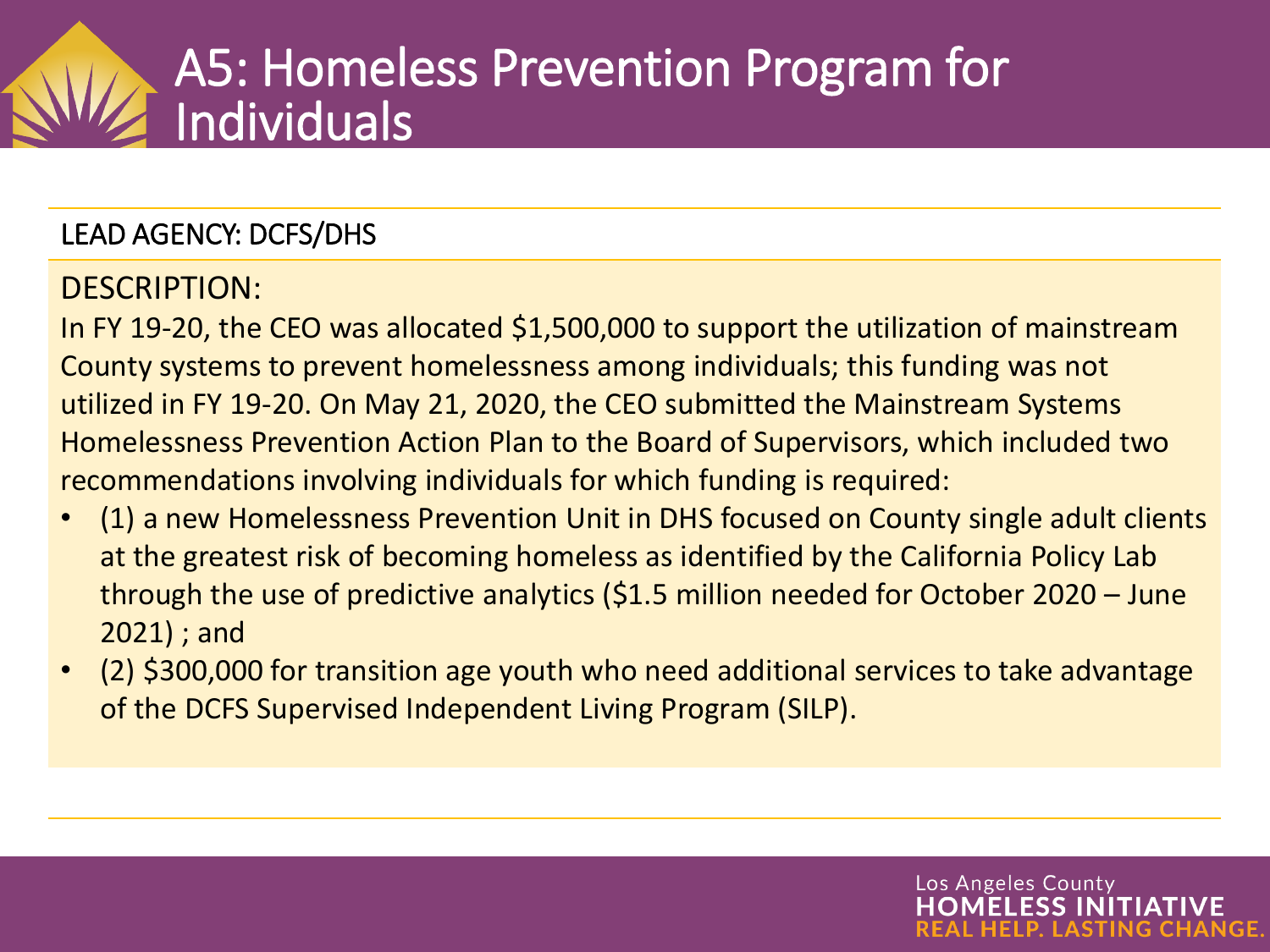## A5: Homeless Prevention Program for Individuals (DCFS/DHS)\_

| FY 19/20 ALLOCATION | FY 20/21 FUNDING | <b>FUNDING FROM OTHER SOURCES</b> |
|---------------------|------------------|-----------------------------------|
| (APPROVED MAY 2019) | RECOMMENDED      | TO SUPPLEMENT MEASURE H           |
|                     | \$1,800,000      |                                   |

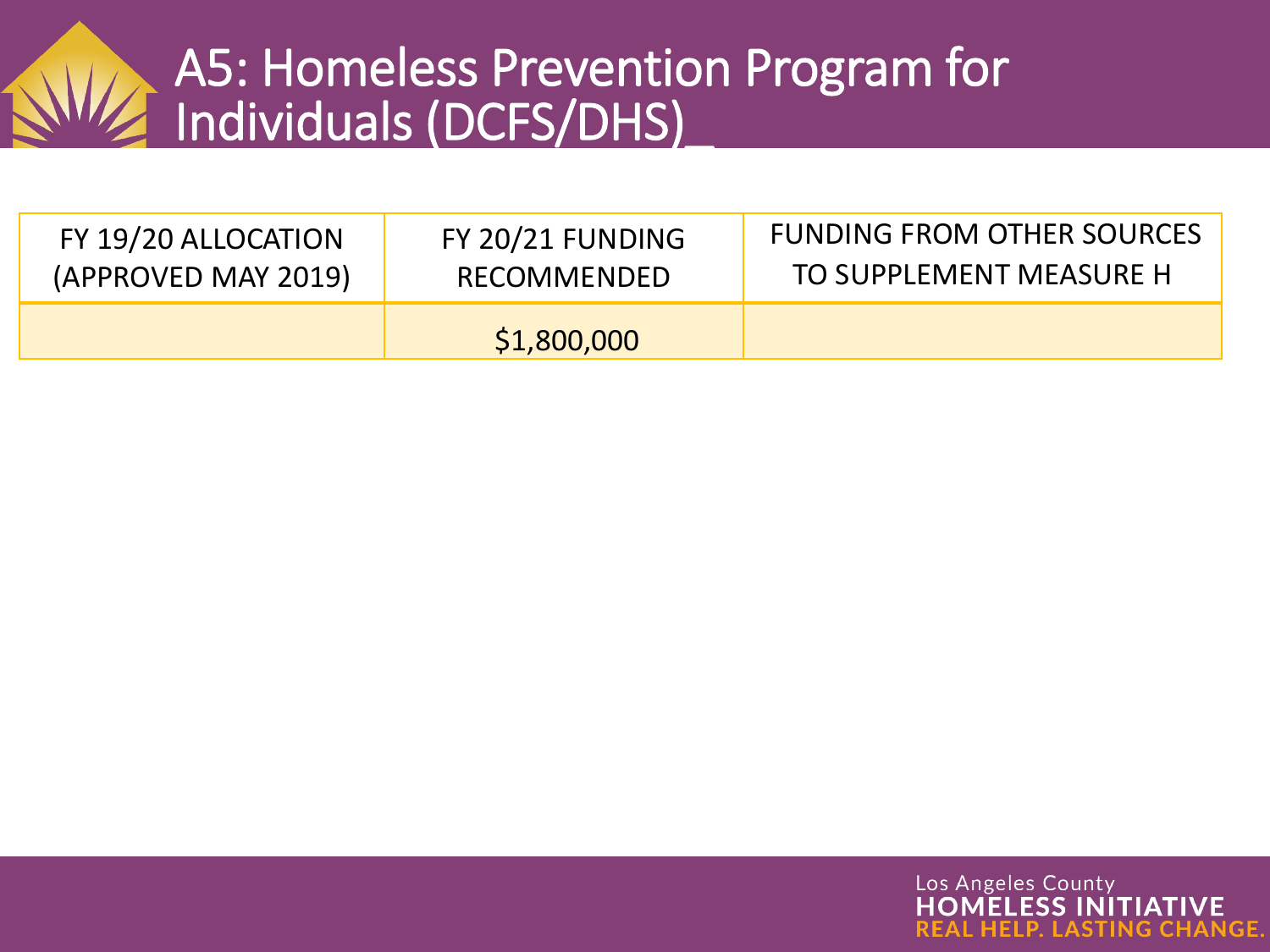## B1: Provide Subsidized Housing to Homeless Disabled Individuals Pursuing SSI

#### LEAD AGENCY: Department of Public Social Services (DPSS)

#### DESCRIPTION:

DPSS provides rental subsidies to disabled homeless General Relief participants applying for SSI. For individuals approved for SSI, those rental subsidy costs are recovered through Interim Assistance Reimbursement and reinvested in the program.

STATUS:

- 246 new eligible participants were approved and secured housing with a B1 subsidy from July  $-$ December 2019.
- 253 new eligible participants were approved and secured housing with a B1 subsidy in FY 18-19. The B1 subsidy referral process and enrollment was suspended in March 2018, enrollment resumed in February 2019.

Los Angeles County

FI FSS IN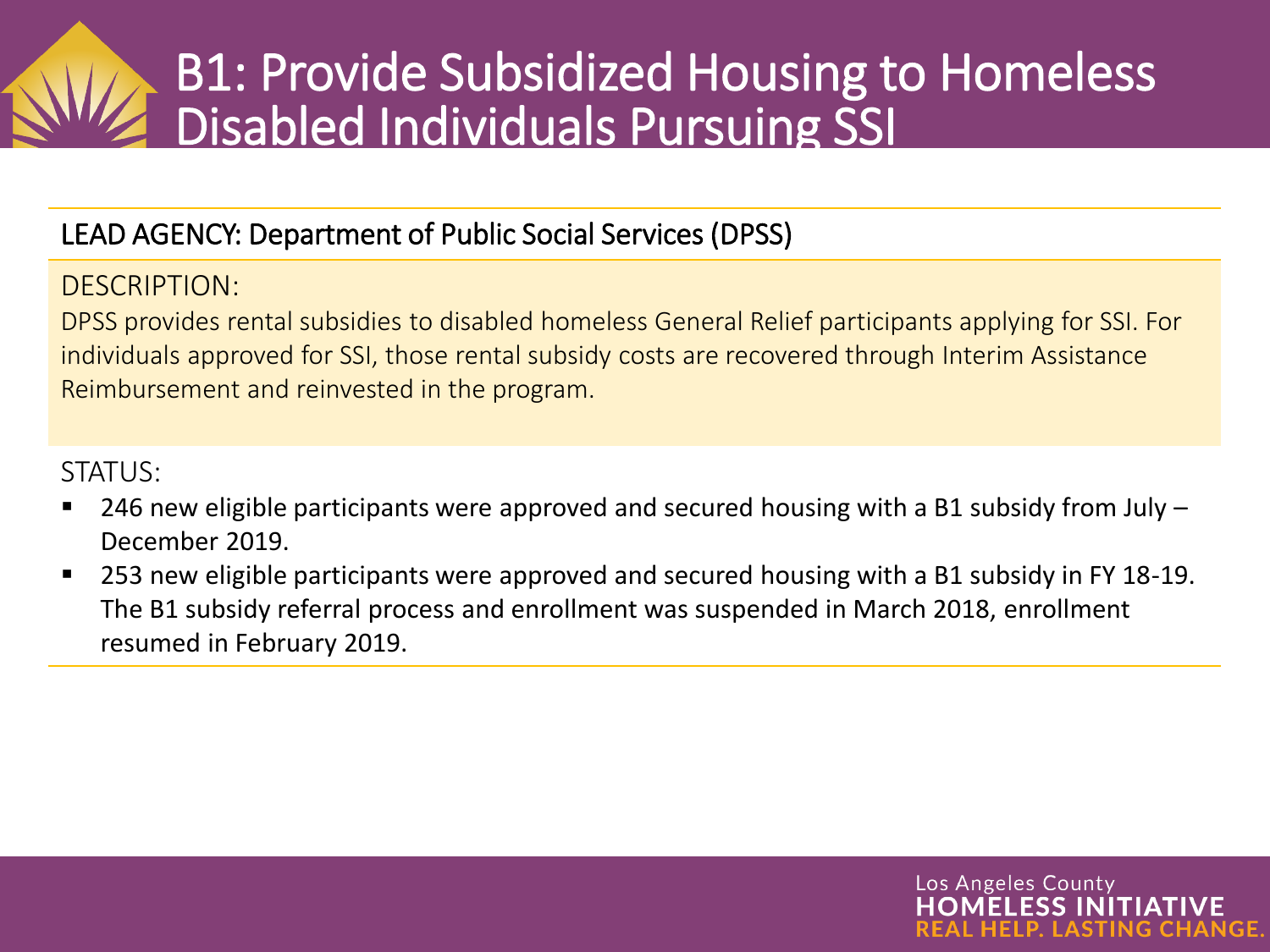## B1: Provide Subsidized Housing to Homeless Disabled Individuals Pursuing SSI

| FY 19/20 ALLOCATION<br>(APPROVED MAY 2019) | FY 20/21 FUNDING<br><b>RECOMMENDED</b> | <b>FUNDING FROM OTHER</b><br><b>SOURCES TO</b><br><b>SUPPLEMENT MEASURE</b> |
|--------------------------------------------|----------------------------------------|-----------------------------------------------------------------------------|
| \$5,138,000                                | \$0                                    | \$5,138,000 in one-time<br>funding available to DPSS                        |

#### EXPLANATION FOR VARIANCE FROM FY 19-20:

• Reduction to Measure H funding to be backfilled with one-time funding available to DPSS.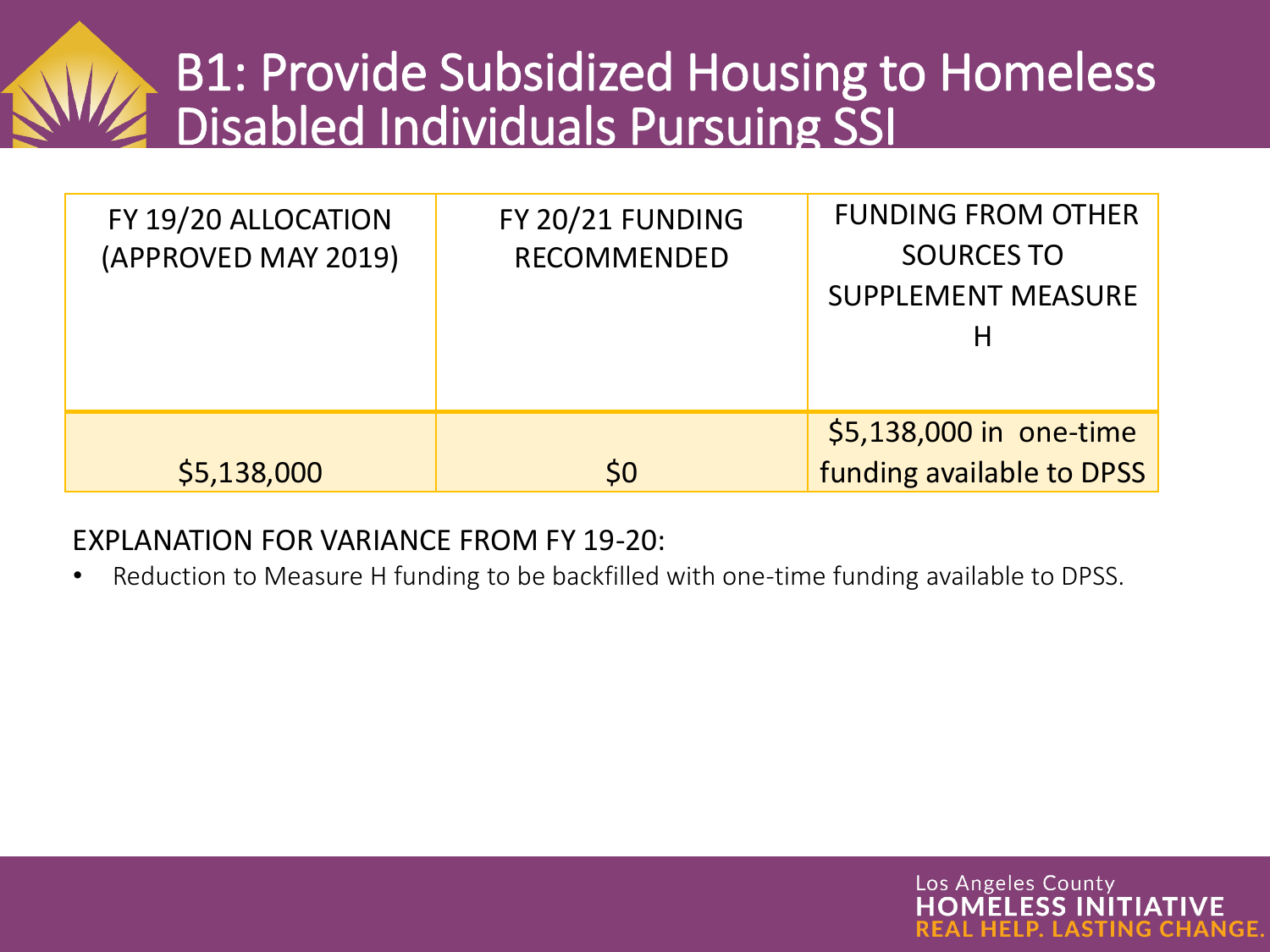#### LEAD AGENCY: LAHSA / Department of Health Services (DHS)

#### DESCRIPTION:

Rapid re-housing is a crisis intervention model designed to help individuals and families quickly exit homelessness and return to permanent housing. Rapid re-housing assistance is offered without preconditions – like employment, income, absence of criminal record, or sobriety – and the services provided are tailored to the unique needs of the household including time-limited financial assistance, housing location, and case management.

#### STATUS:

■ A total of 6,513 family members and individuals in the B3 program were newly enrolled from July – December 2019. 4,233 family members and individuals in the program secured permanent housing in that time period.

Los Angeles County

FI FSS IN

■ In FY 18-19, 10,747 family members and individuals were newly enrolled and 5,065 secured permanent housing.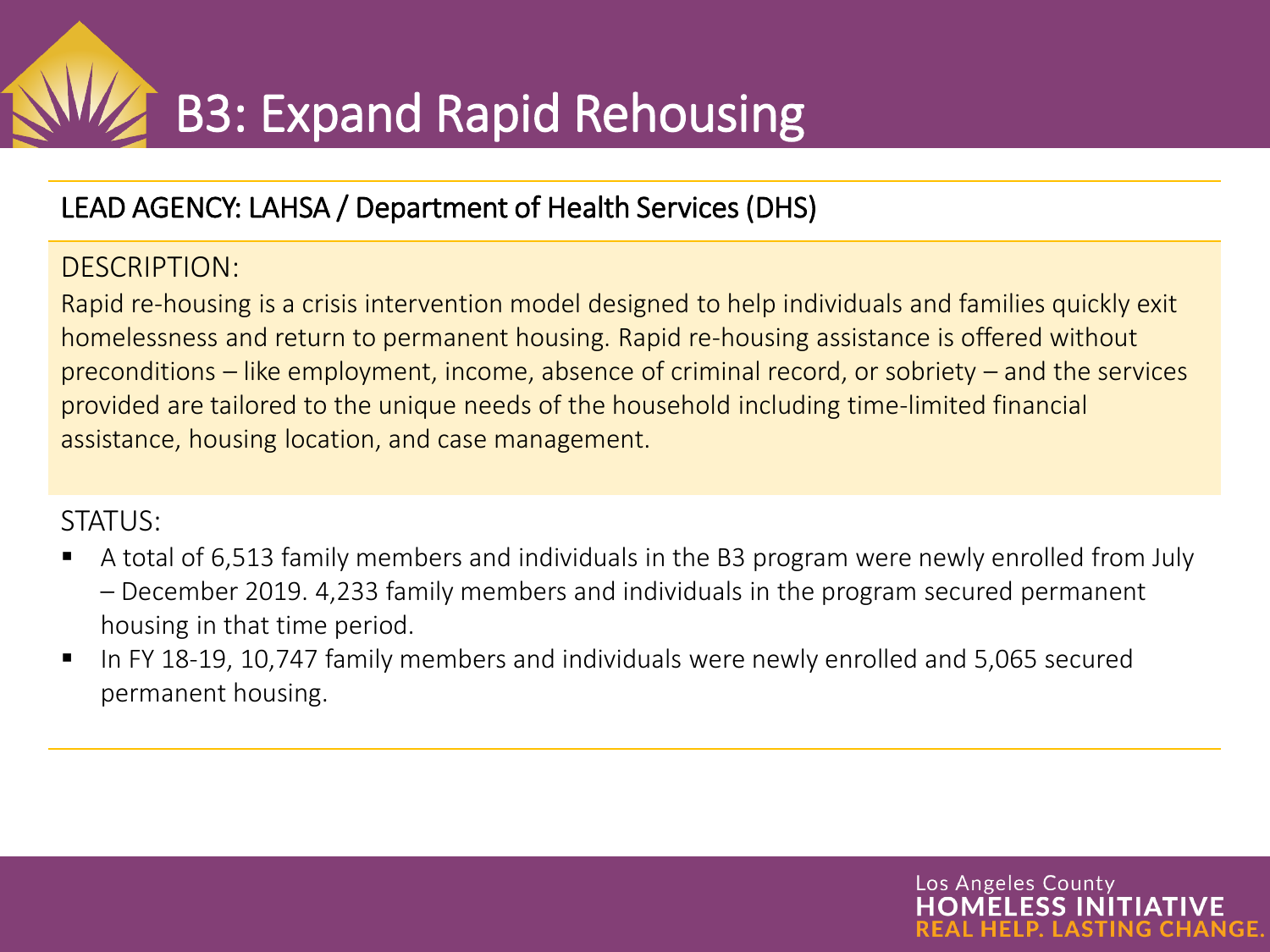B3: Expand Rapid Rehousing

| FY 19/20 ALLOCATION<br>(APPROVED MAY 2019) | FY 20/21 FUNDING<br><b>RECOMMENDED</b> | <b>FUNDING FROM OTHER</b><br><b>SOURCES TO</b><br><b>SUPPLEMENT MEASURE</b> |
|--------------------------------------------|----------------------------------------|-----------------------------------------------------------------------------|
| \$78,200,000                               | \$81,300,000                           | \$9,550,000 in HHAP<br>funding                                              |

#### EXPLANATION FOR VARIANCE FROM FY 19-20:

- In September 2019, the Board of Supervisors approved a one-time \$30 million increase in rapid rehousing for families, which can also be used for interim housing for families as part of Strategy B3. This recommended funding level reflects maintaining half of that one-time increase in FY 20-21, while other changes are implemented in the Coordinated Entry System for Families.
- Elimination of almost all DHS funding reflects sunsetting of DHS' Rapid Rehousing program and transfer of remaining clients to LAHSA.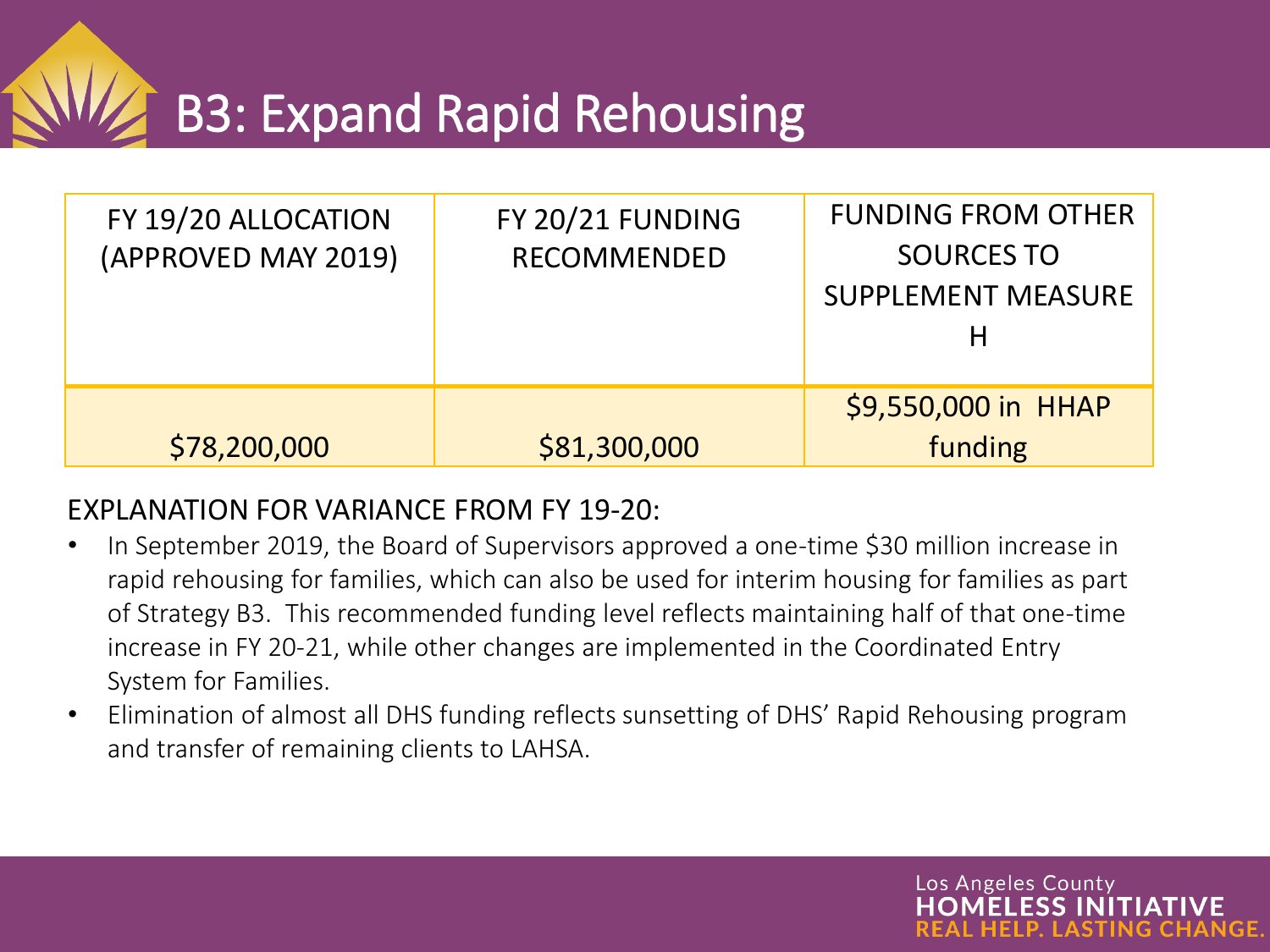## B4: Facilitate Utilization of Federal Housing **Subsidies**

#### LEAD AGENCY: Los Angeles County Development Authority (LACDA)

#### DESCRIPTION:

The Homeless Incentive Program (HIP) encourages landlord acceptance of subsidized tenants with a Housing and Urban Development (HUD) voucher issued by a participating Public Housing Authority (PHA).

HIP provides the following services:

- Damage Mitigation / Property Compliance Fund
- Vacancy payments to hold units
- Security deposit assistance
- Housing counseling and retention services

#### STATUS:

▪ From July – December 2019, 1,139 households were housed using incentive payments from HIP.

Los Angeles County

FI FSS IN

In FY 18-19, 2,210 households were housed using incentive payments from HIP.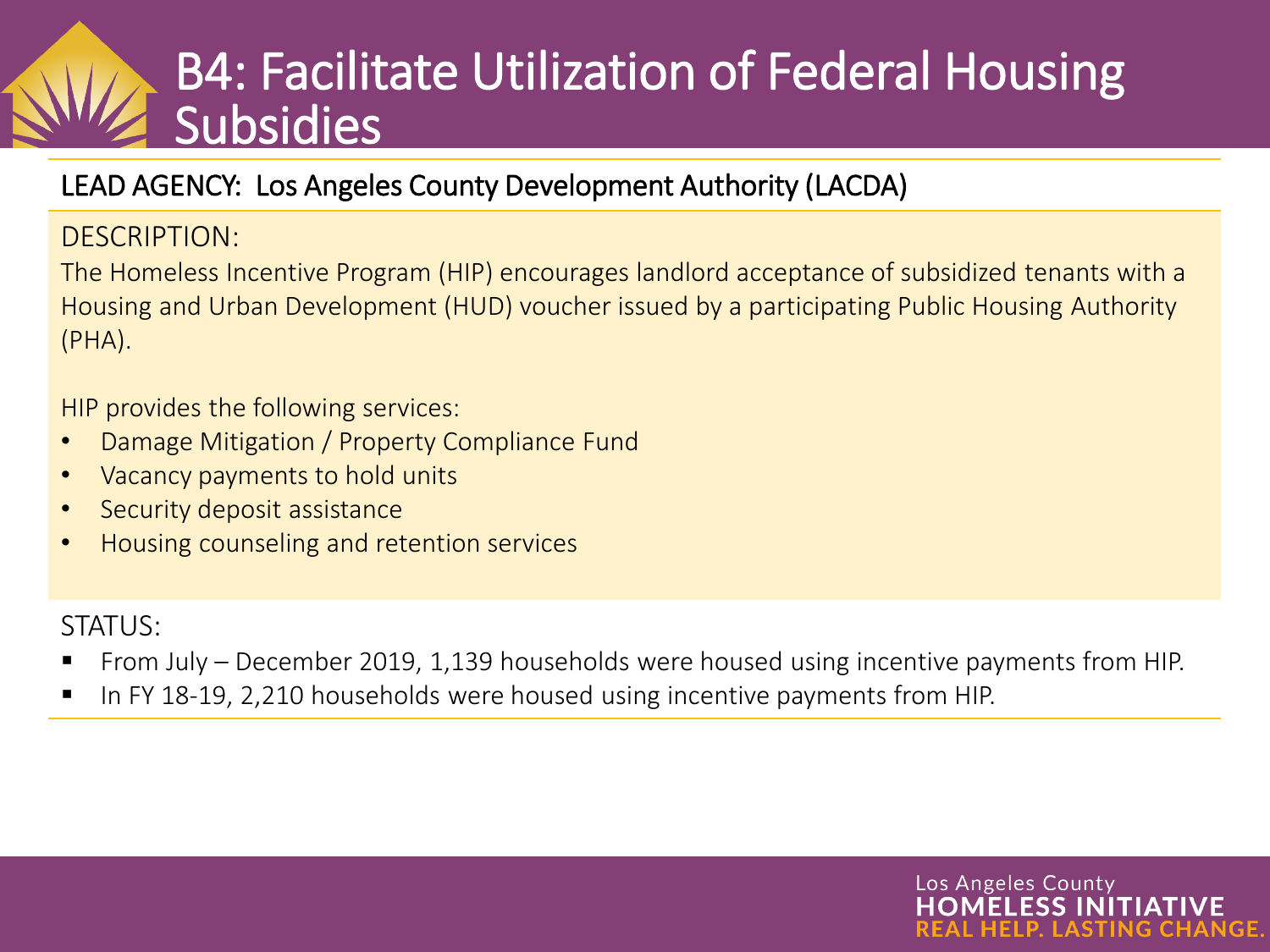## B4: Facilitate Utilization of Federal Housing **Subsidies**

| FY 19/20 ALLOCATION<br>(APPROVED MAY 2019) | FY 20/21 FUNDING<br><b>RECOMMENDED</b> | <b>FUNDING FROM OTHER</b><br><b>SOURCES TO</b><br><b>SUPPLEMENT MEASURE</b><br>H                                                      |
|--------------------------------------------|----------------------------------------|---------------------------------------------------------------------------------------------------------------------------------------|
| \$14,189,000                               | \$4,730,000<br>(July – October)        | Measure H funding based on use of<br><b>ESG-CV funding to offset Measure H</b><br>funding for other strategies - Amount<br><b>TBD</b> |

#### EXPLANATION FOR VARIANCE FROM FY 19-20:

• Strategy will be funded from July - October with Measure H. For November 2020 – June 2021, the County will allocate CARES Act ESG funding to free-up Measure H funding to sustain this strategy at the FY 19-20 funding level in the unincorporated areas and 82 cities for which the County receives ESG funding. The County will collaborate with the 6 cities that receive their own ESG funding (Los Angeles, Long Beach, Pomona, El Monte, Pasadena, and Glendale) with the goal of using ESG funding to free-up Measure H funding to sustain this strategy countywide.

Los Angeles County

ESS INI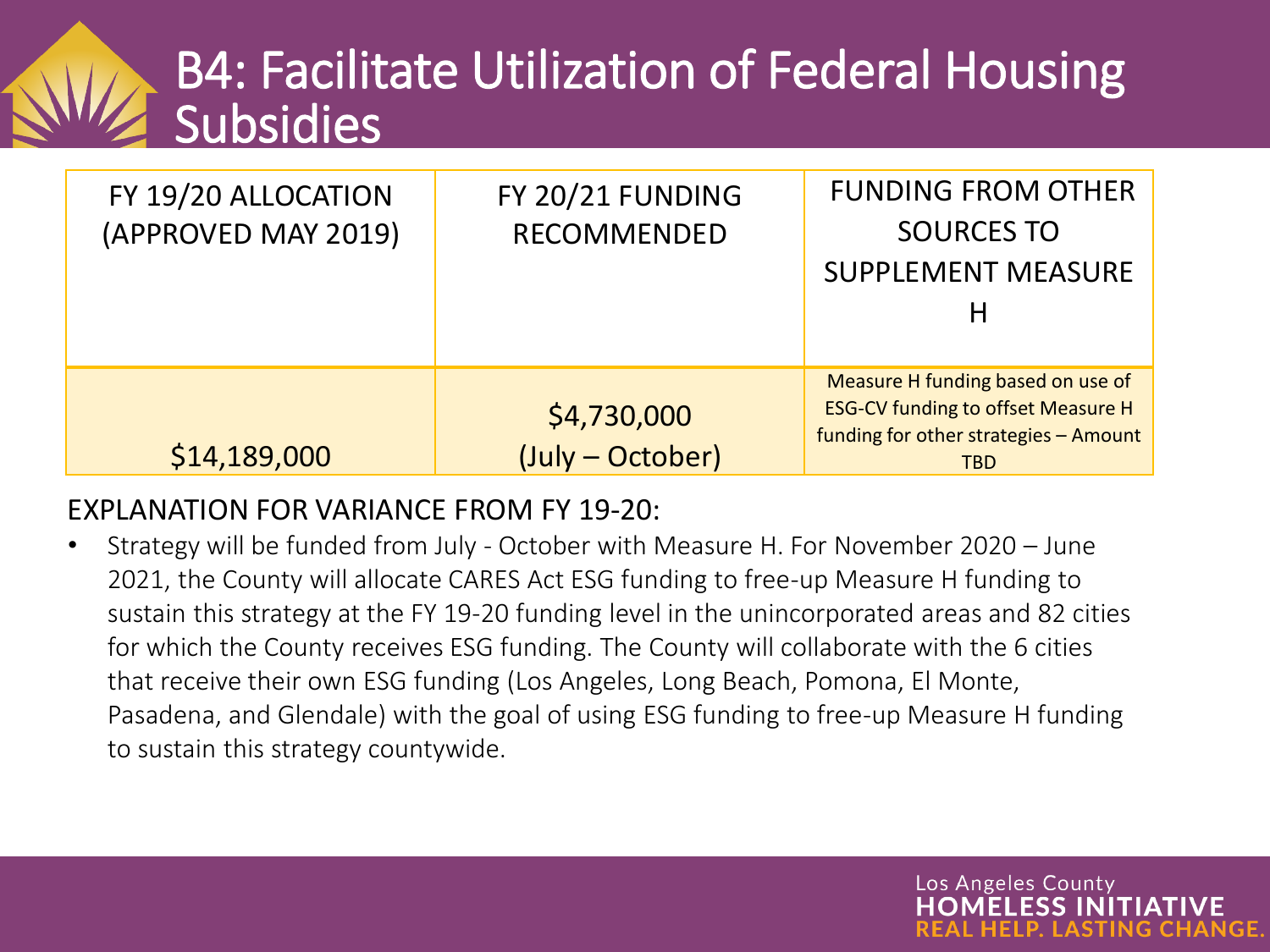## B6: Family Reunification Housing Subsidies

#### LEAD AGENCY: Department of Children & Family Services (DCFS) Los Angeles County Development Authority (LACDA)

#### DESCRIPTION:

This strategy provides rapid re-housing and case management to families in the child welfare system where parental homelessness is the sole barrier to the return of their child(ren). A significant number of children in out-of-home placements can be reunited with their parents, if their parents are able to obtain and sustain suitable housing.

Los Angeles County

- From July December 2019, 73 B6 participant families were placed in housing.
- In FY 18-19, 90 B6 participant families were placed in housing.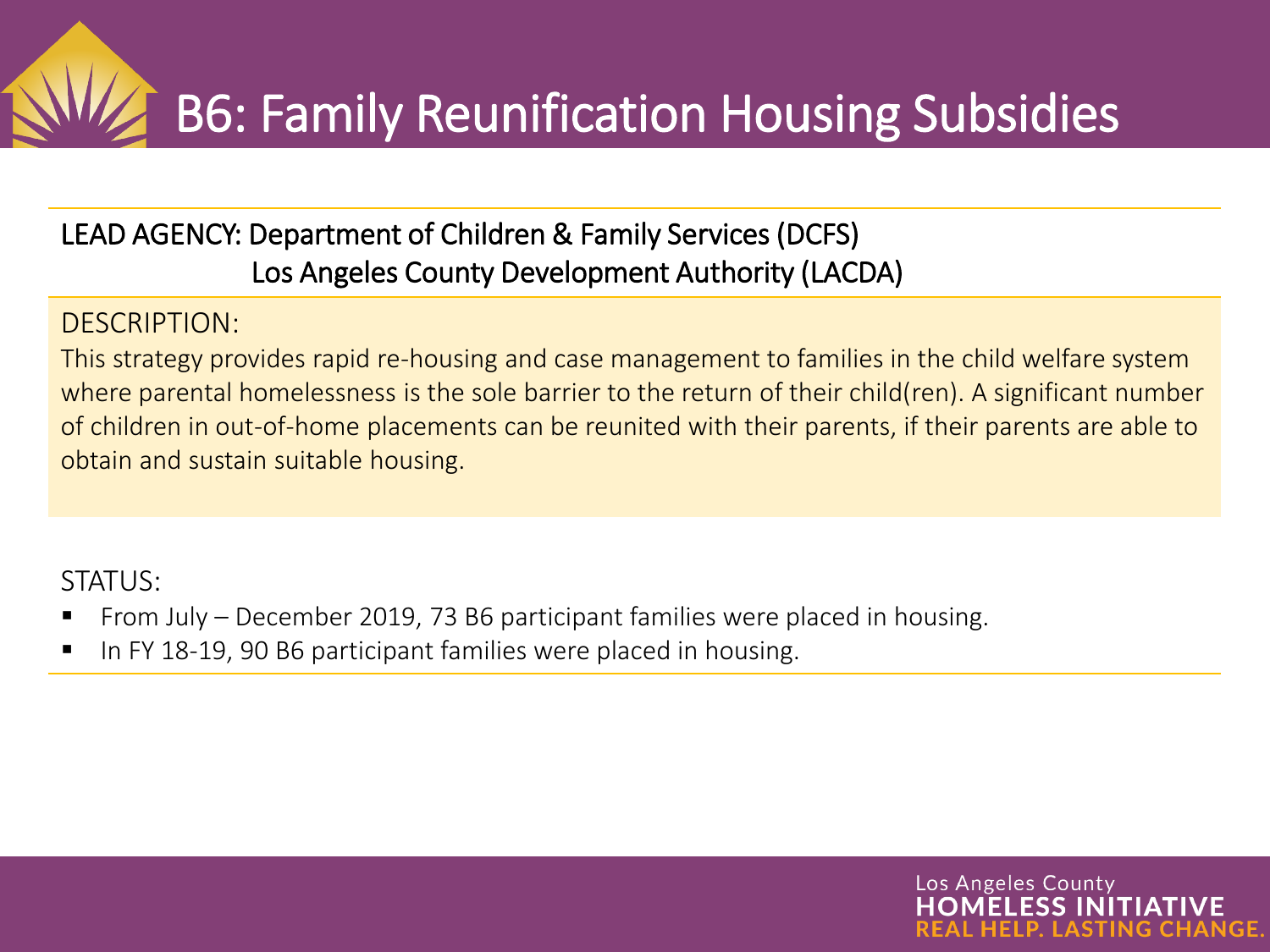## B6: Family Reunification Housing Subsidies

| \$1,468,000         | \$0                | <b>Potential reinvestment</b><br>of DCFS savings |
|---------------------|--------------------|--------------------------------------------------|
|                     |                    | <b>SUPPLEMENT MEASURE</b>                        |
| (APPROVED MAY 2019) | <b>RECOMMENDED</b> | <b>OTHER SOURCES TO</b>                          |
| FY 19/20 ALLOCATION | FY 20/21 FUNDING   | <b>FUNDING FROM</b>                              |

#### EXPLANATION FOR VARIANCE FROM FY 19-20:

• DCFS may be able to sustain funding for this strategy by reinvesting savings generated by this strategy.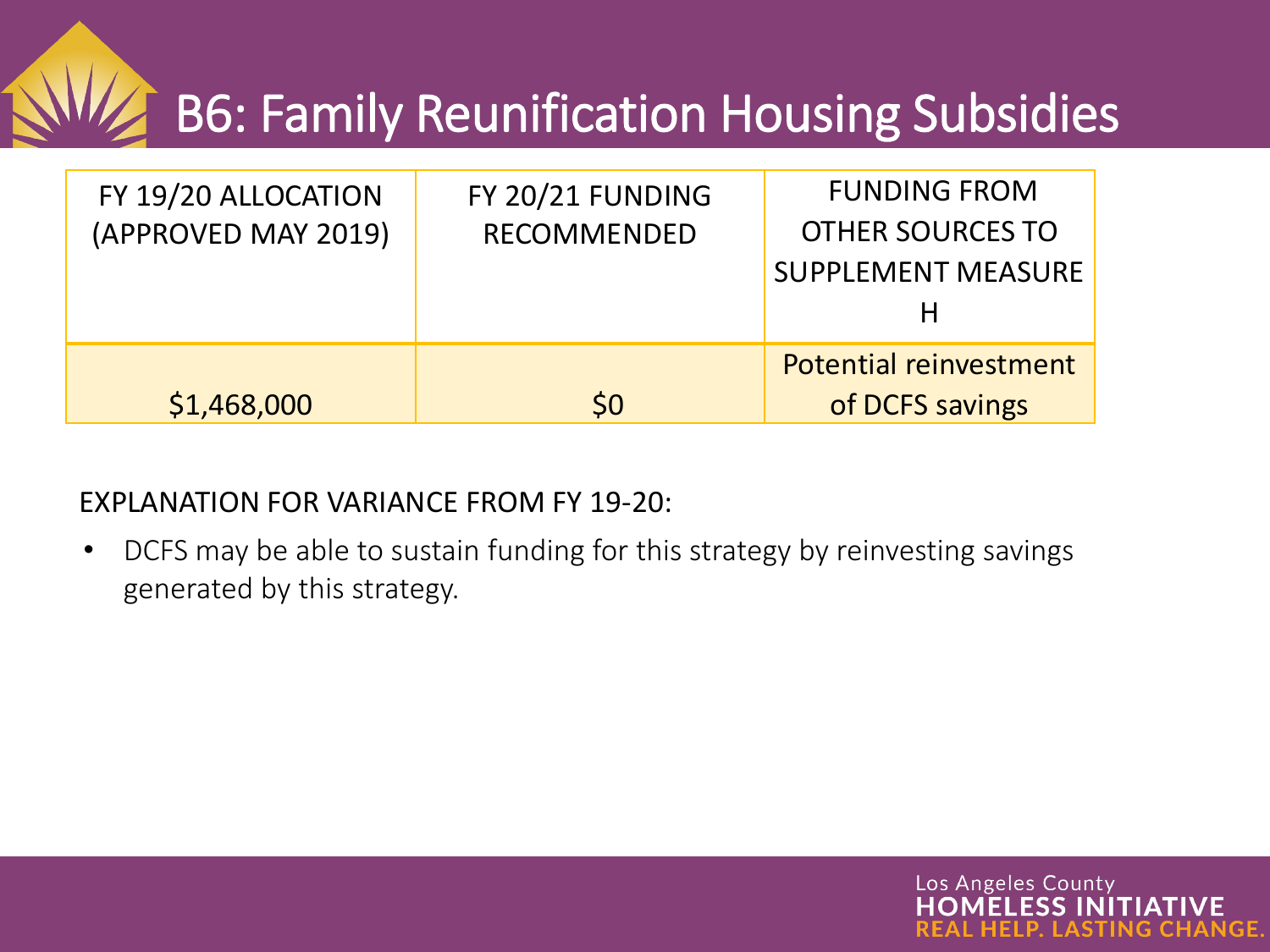## B7: Interim Housing for Those Exiting Institutions

#### LEAD AGENCY: LAHSA / DHS / DPH

#### DESCRIPTION:

Strategy B7 increases the interim/bridge housing stock across the County. B7 beds are used for individuals exiting institutions, including jails, hospitals (public and private), residential mental health facilities, and foster care.

Los Angeles County

Bridge housing for individuals exiting institutions includes:

- Shelter
- **Stabilization Housing**
- Shared Recovery Housing
- Recuperative Care
- Community-based Residential Care for disabled individuals

- 2,850 individuals were served in B7 programs from July December 2019.
- 3,257 individuals were served in B7 programs in FY 18-19.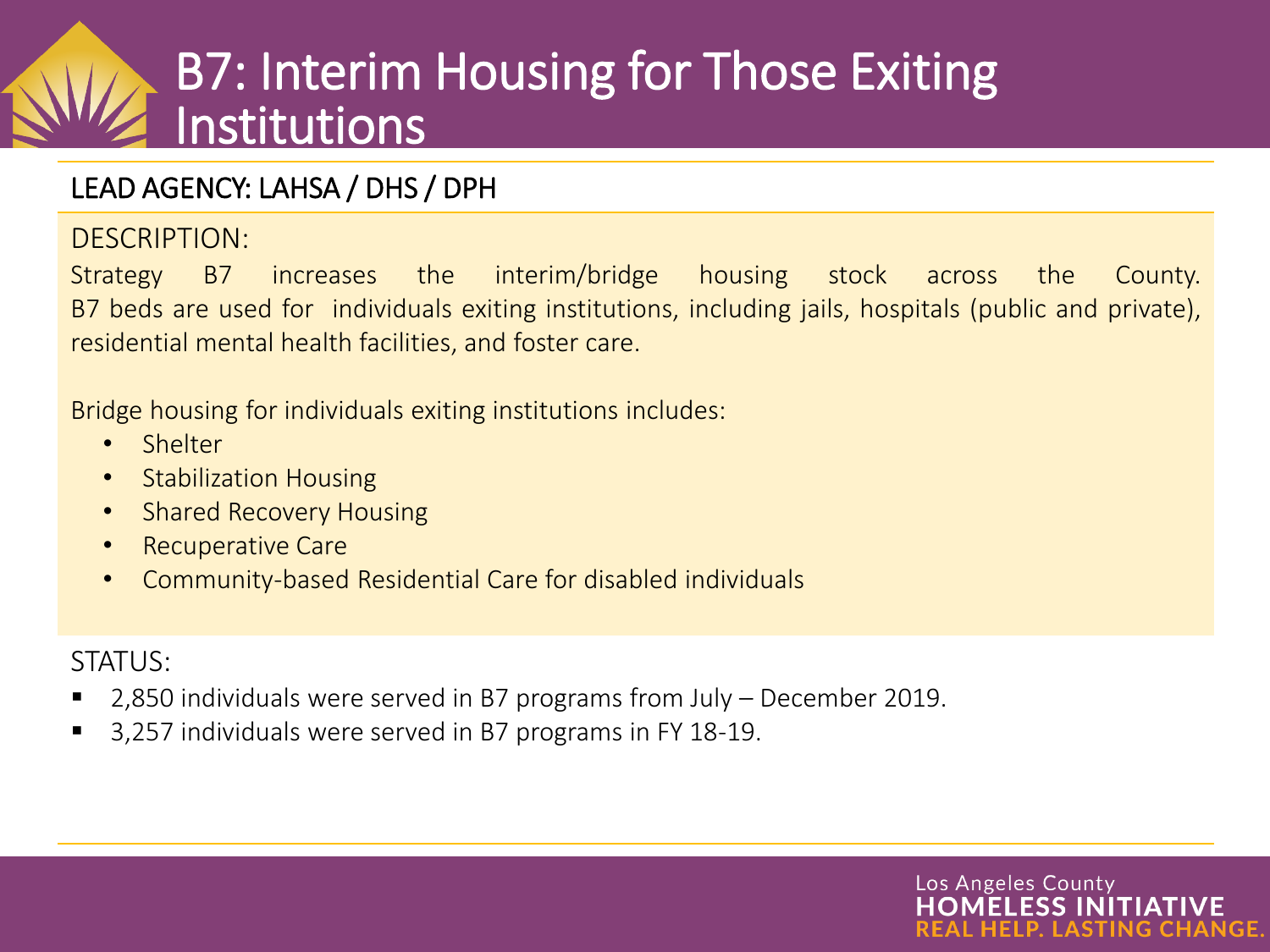## **B7: Interim Housing for Those Exiting** Institutions

| FY 19/20 ALLOCATION<br>(APPROVED MAY 2019) | FY 20/21 FUNDING<br><b>RECOMMENDED</b> | <b>FUNDING FROM OTHER</b><br><b>SOURCES TO</b><br><b>SUPPLEMENT MEASURE</b> |
|--------------------------------------------|----------------------------------------|-----------------------------------------------------------------------------|
| \$33,260,000                               | \$35,992,000                           | N/A                                                                         |

#### EXPLANATION FOR VARIANCE FROM FY 19-20:

• Increase in DPH bed rates results in increase in costs to maintain current beds.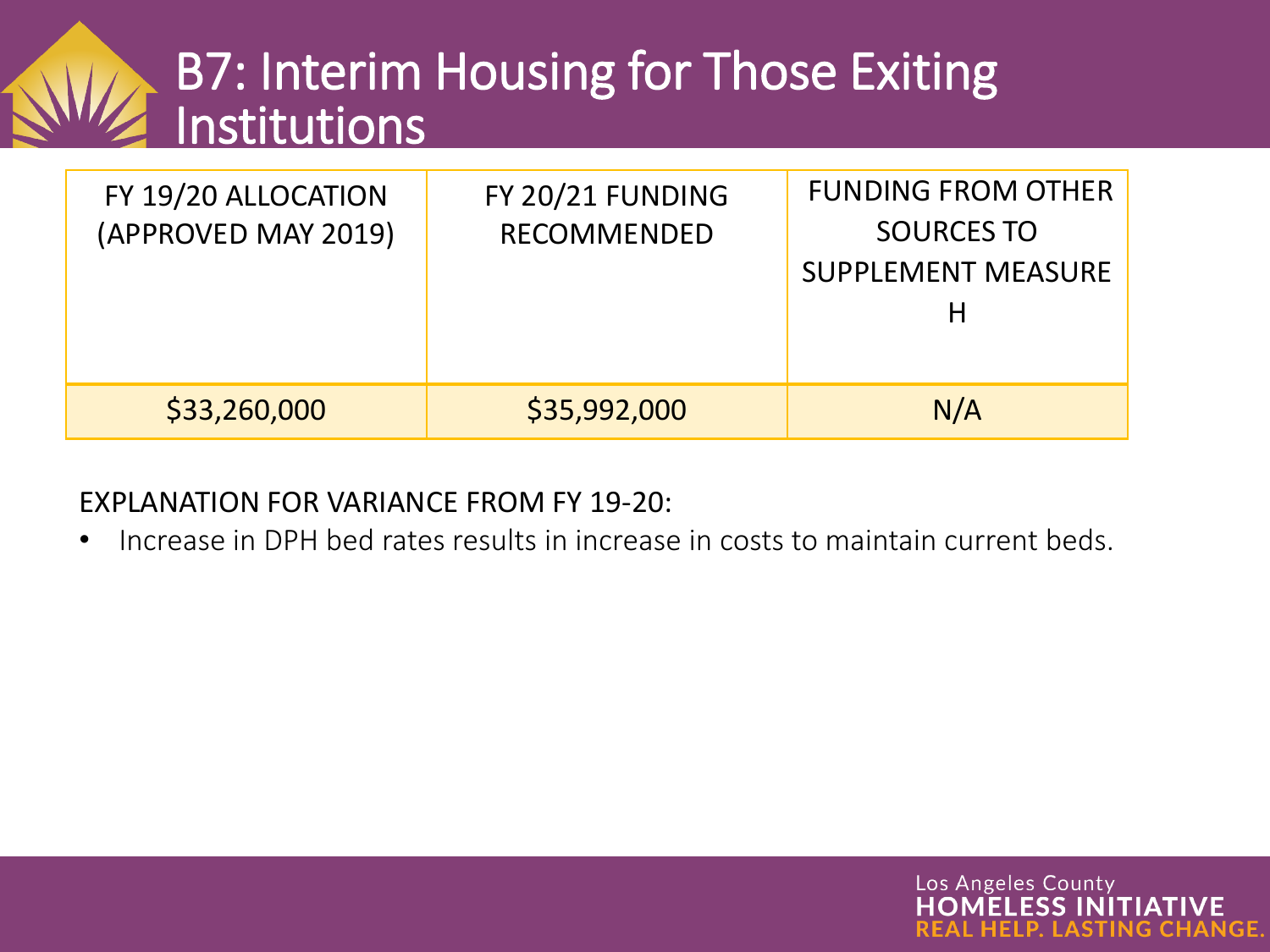## C4/C5/C6: Countywide SSI/SSDI and Veterans Benefits Advocacy

#### LEAD AGENCY: DHS

#### DESCRIPTION:

This strategy provides Supplemental Security Income and Veterans Benefits Advocacy for disabled individuals who are homeless or at risk of homelessness. Services include support with developing and filing high quality benefits applications, securing medical records, coordinating housing and other needed services.

- A total of 3,486 adults were newly enrolled from July December 2019. There were 13,049 participants currently enrolled as of December 2019.
- A total of 6,226 adults were newly enrolled in FY 18-19. There were a total of 11,499 participants enrolled at the end of FY 18-19.

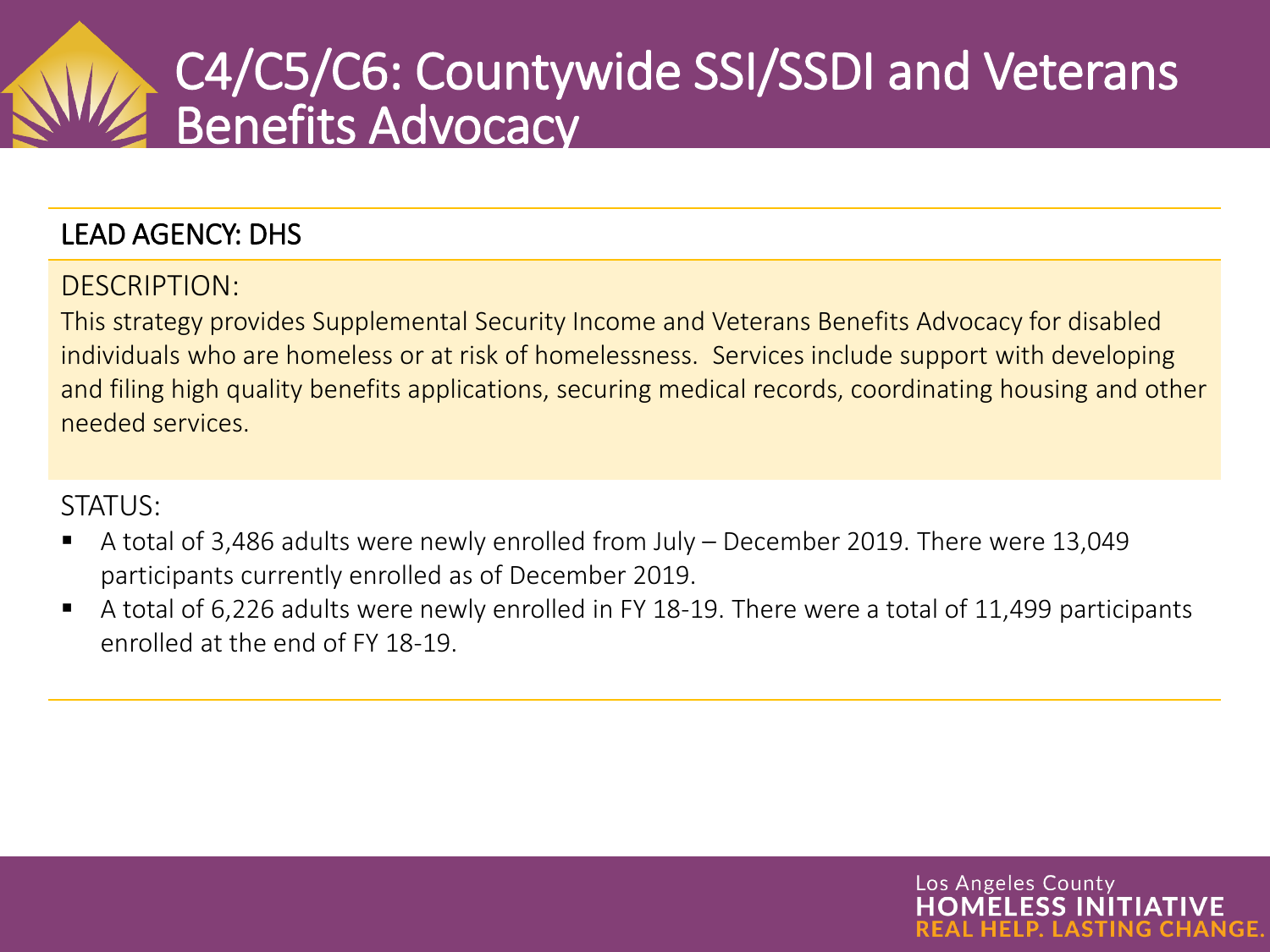## C4/C5/C6: Countywide SSI/SSDI and Veterans Benefits Advocacy

| FY 19/20 ALLOCATION<br>(APPROVED MAY 2019) | FY 20/21 FUNDING<br><b>RECOMMENDED</b> | <b>FUNDING FROM OTHER</b><br><b>SOURCES TO</b><br><b>SUPPLEMENT MEASURE</b> |
|--------------------------------------------|----------------------------------------|-----------------------------------------------------------------------------|
| \$12,152,000                               | \$9,652,000                            | N/A                                                                         |

#### EXPLANATION FOR VARIANCE FROM FY 19-20:

• Reduced funding due to increased efficiency from centralization of certain functions, with no reduction in services.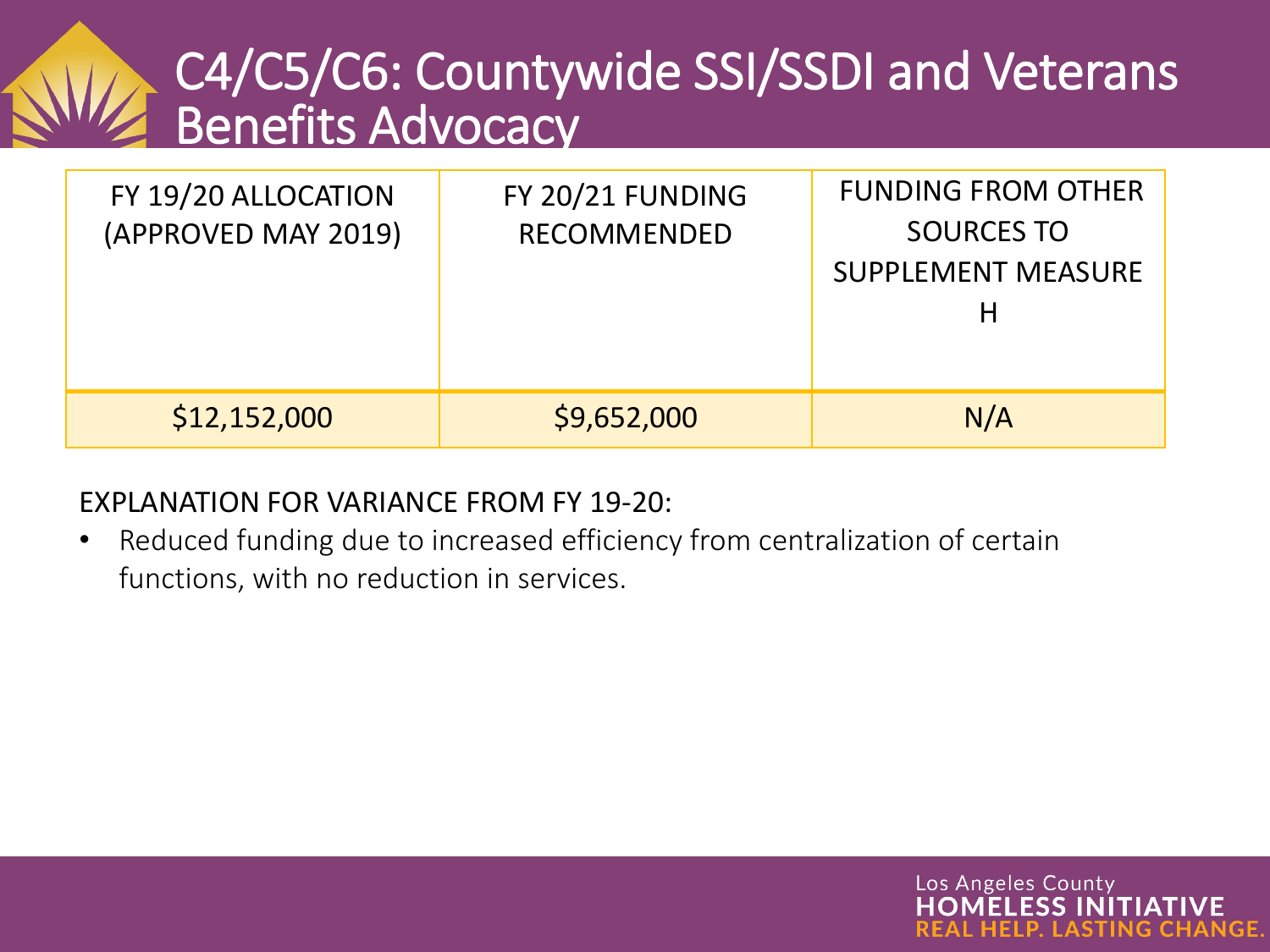

#### LEAD AGENCY: Workforce Development, Aging, and Community Service (WDACS)

DESCRIPTION:

Individuals who are experiencing homelessness, recently homeless, or at risk of homelessness are provided expanded employment opportunities and support through subsidized employment, including through Social Enterprises, career pathways opportunities, and other programming.

Los Angeles County

- 1,234 individuals were engaged in transitional employment from July  $-$  December 2019
- 1,265 individuals were engaged in transitional employment in FY 18-19.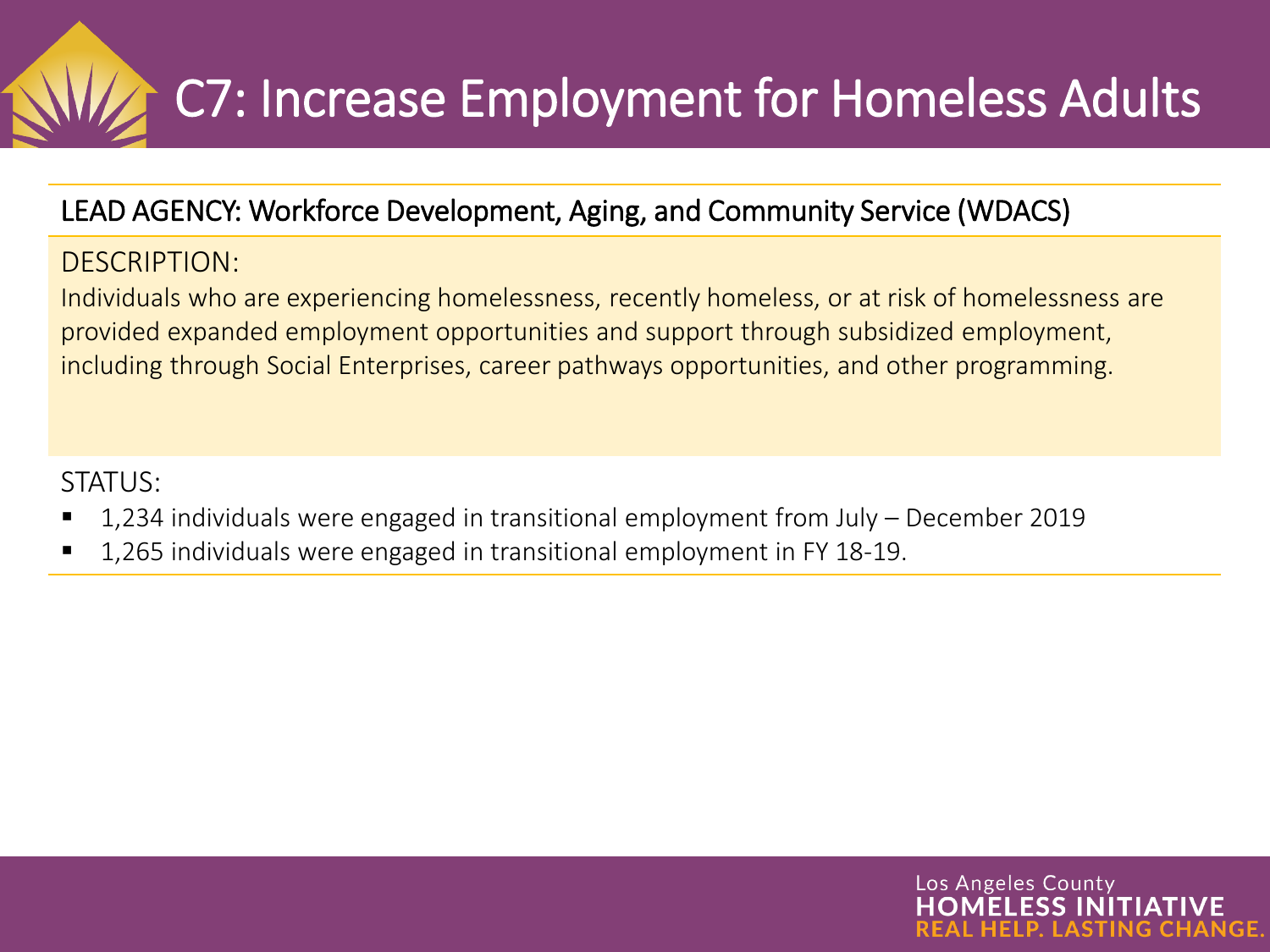## C7: Increase Employment for Homeless Adults

| FY 19/20 ALLOCATION<br>(APPROVED MAY 2019) | FY 20/21 FUNDING<br><b>RECOMMENDED</b> | <b>FUNDING FROM OTHER</b><br><b>SOURCES TO SUPPLEMENT</b><br><b>MEASURE H</b>                                         |
|--------------------------------------------|----------------------------------------|-----------------------------------------------------------------------------------------------------------------------|
| \$14,300,000                               | \$3,767,000<br>(July-October)          | Measure H funding based on use of ESG-<br>CV funding to offset Measure H funding<br>for other strategies - Amount TBD |

#### EXPLANATION FOR VARIANCE FROM FY 19-20:

• The LA:RISE program will be funded from July - October with Measure H. For November 2020 – June 2021, the County will allocate CARES Act ESG funding to free-up Measure H funding to sustain the LA:RISE program at the FY 19-20 funding level in the unincorporated areas and 82 cities for which the County receives ESG funding. The County will collaborate with the 6 cities that receive their own ESG funding (Los Angeles, Long Beach, Pomona, El Monte, Pasadena, and Glendale) with the goal of using ESG funding to free-up Measure H funding to sustain this LA:RISE program countywide.

Los Angeles County

**FSS IN** 

• One-time FY 2019-20 funding to support implementation of the Employment and Homelessness Taskforce recommendations and the Hire Up program will not be renewed.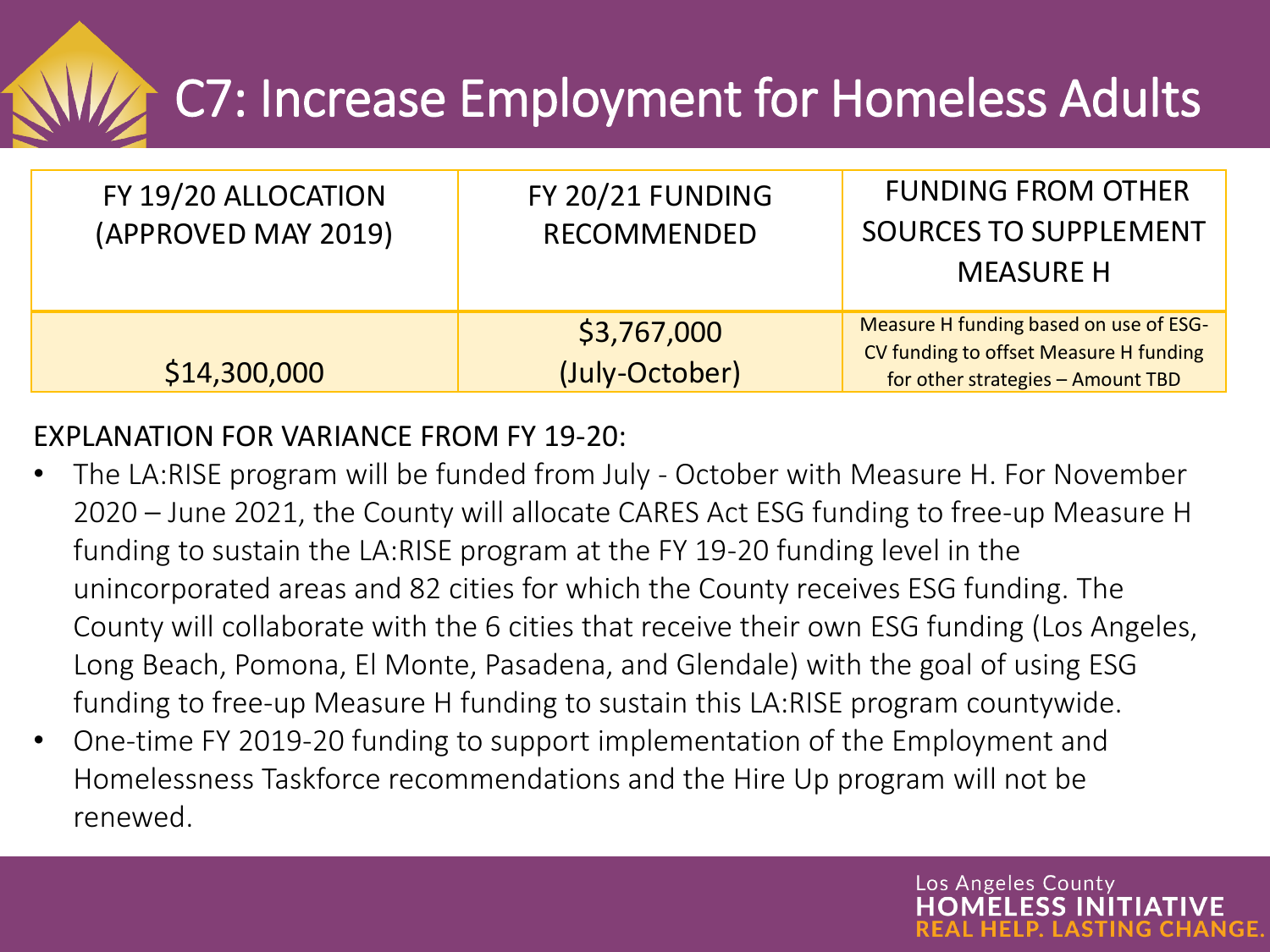

#### LEAD AGENCY: DHS / Sheriff's Department

#### DESCRIPTION:

Jail In-Reach (JIR) links homeless incarcerated individuals to supportive services from the beginning of incarceration in order to avoid discharges into homelessness. The Sheriff's Department and the Department of Health Services work with community-based organizations.

Los Angeles County

ESS INI

- 689 individuals were served from July December 2019.
- 1,349 individuals were served in FY 18-19.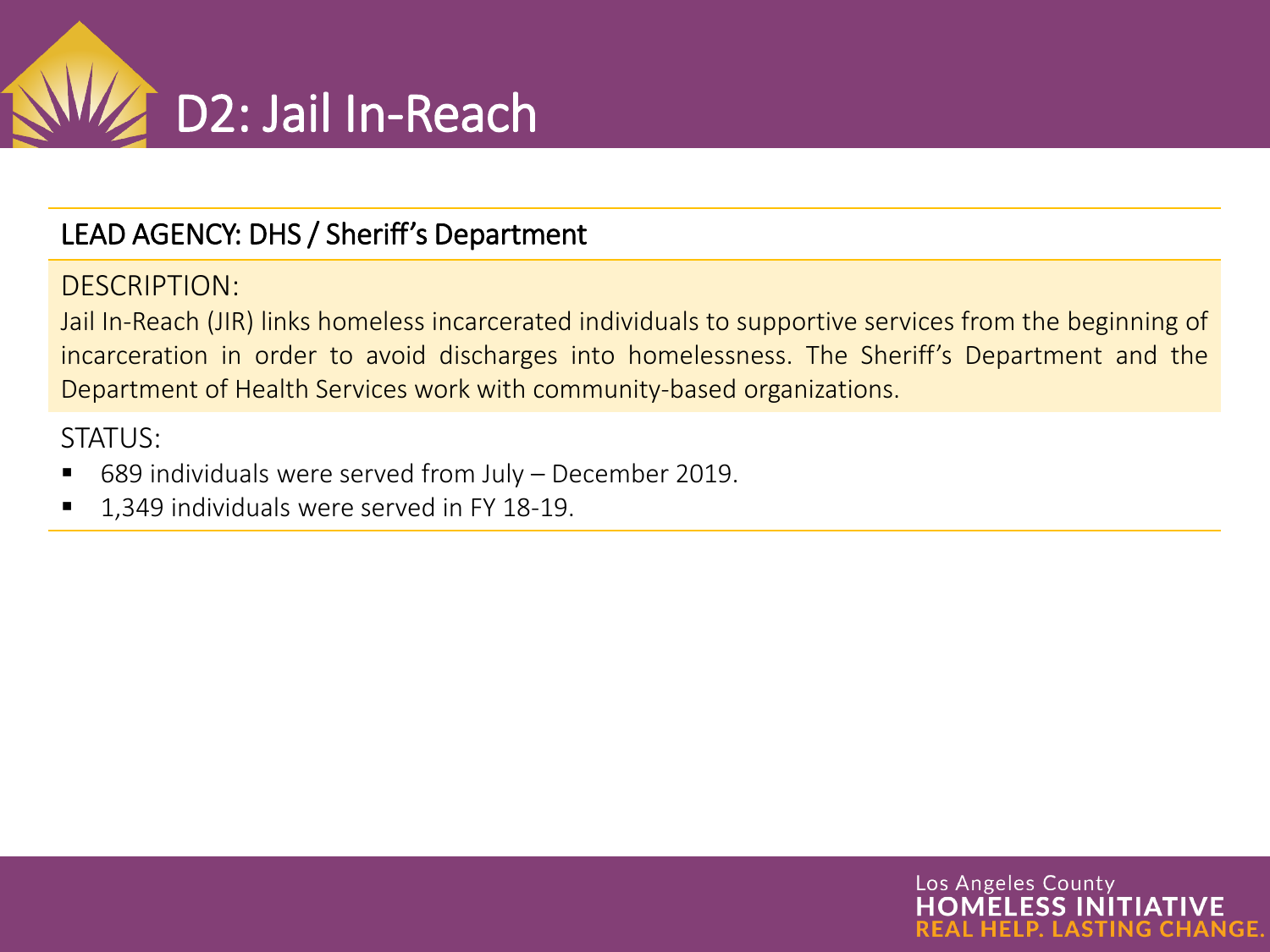

| FY 19/20 ALLOCATION<br>(APPROVED MAY 2019) | FY 20/21 FUNDING<br><b>RECOMMENDED</b> | <b>FUNDING FROM OTHER</b><br><b>SOURCES TO SUPPLEMENT</b><br><b>MEASURE H</b>                                         |
|--------------------------------------------|----------------------------------------|-----------------------------------------------------------------------------------------------------------------------|
| \$2,335,000                                | \$778,000                              | Measure H funding based on use of ESG-<br>CV funding to offset Measure H funding<br>for other strategies - Amount TBD |

#### EXPLANATION FOR VARIANCE FROM FY 19-20:

• Strategy will be funded from July - October with Measure H. For November 2020 – June 2021, the County will collaborate with the 6 cities that receive their own ESG funding (Los Angeles, Long Beach, Pomona, El Monte, Pasadena, and Glendale) with the goal of using ESG funding to free-up Measure H funding to sustain this strategy.

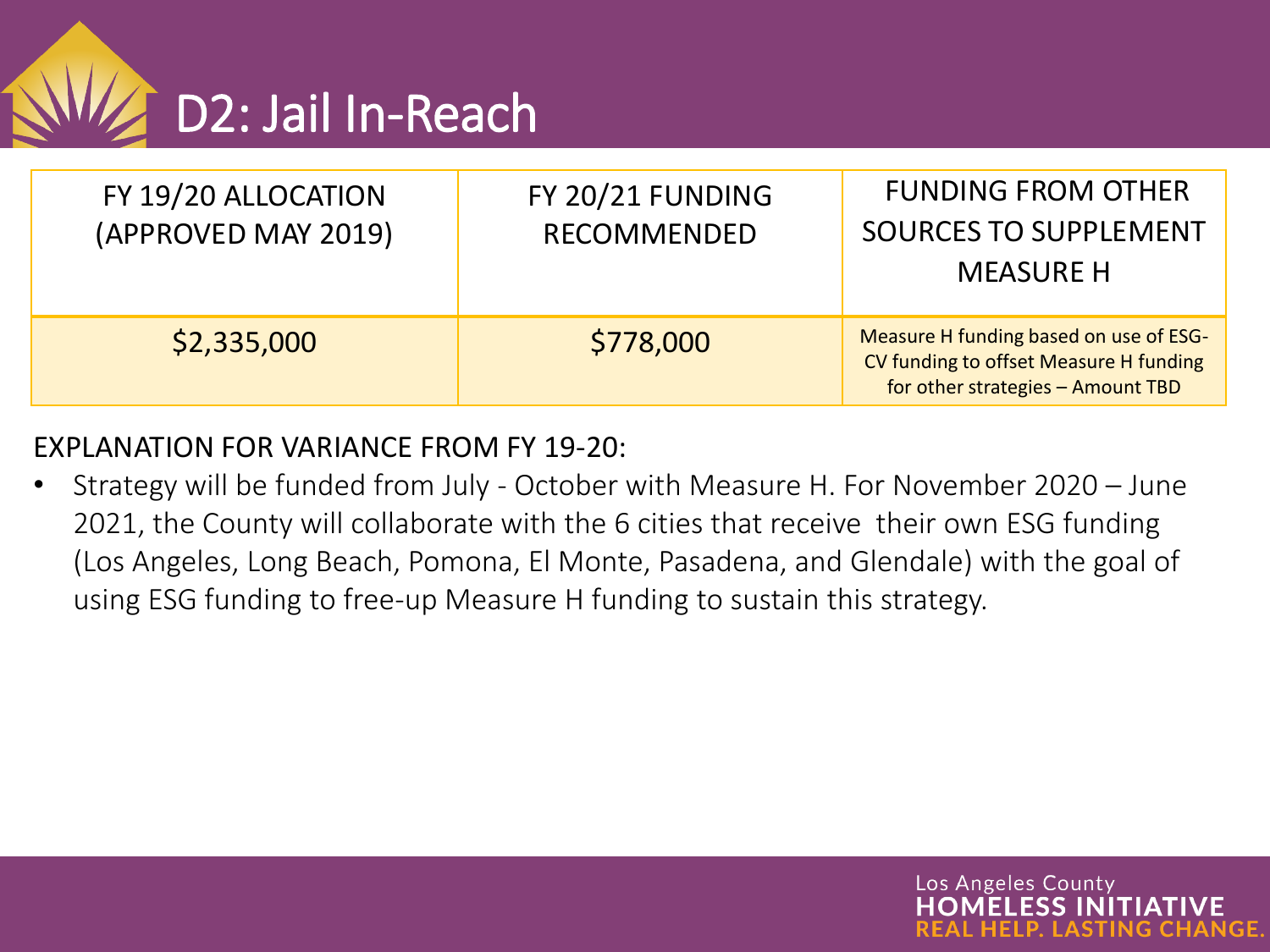

#### LEAD AGENCY: Public Defender

#### DESCRIPTION:

This strategy expands access to criminal record clearing and removes barriers to housing and employment for homeless individuals who have criminal records. The Public Defender and the Los Angeles City Attorney's Office deploy mobile offices that provide record clearing services.

Criminal Record Clearing Project clinics are conducted at County facilities, community-based organizations, city facilities, and faith-based organizations.

- Between July and December 2019, the Public Defender engaged 449 individuals and the City Attorney engaged 704 individuals through the D6 program.
- In FY 18-19, the Public Defender engaged 897 individuals and the City Attorney engaged 1,211 individuals through the D6 program.

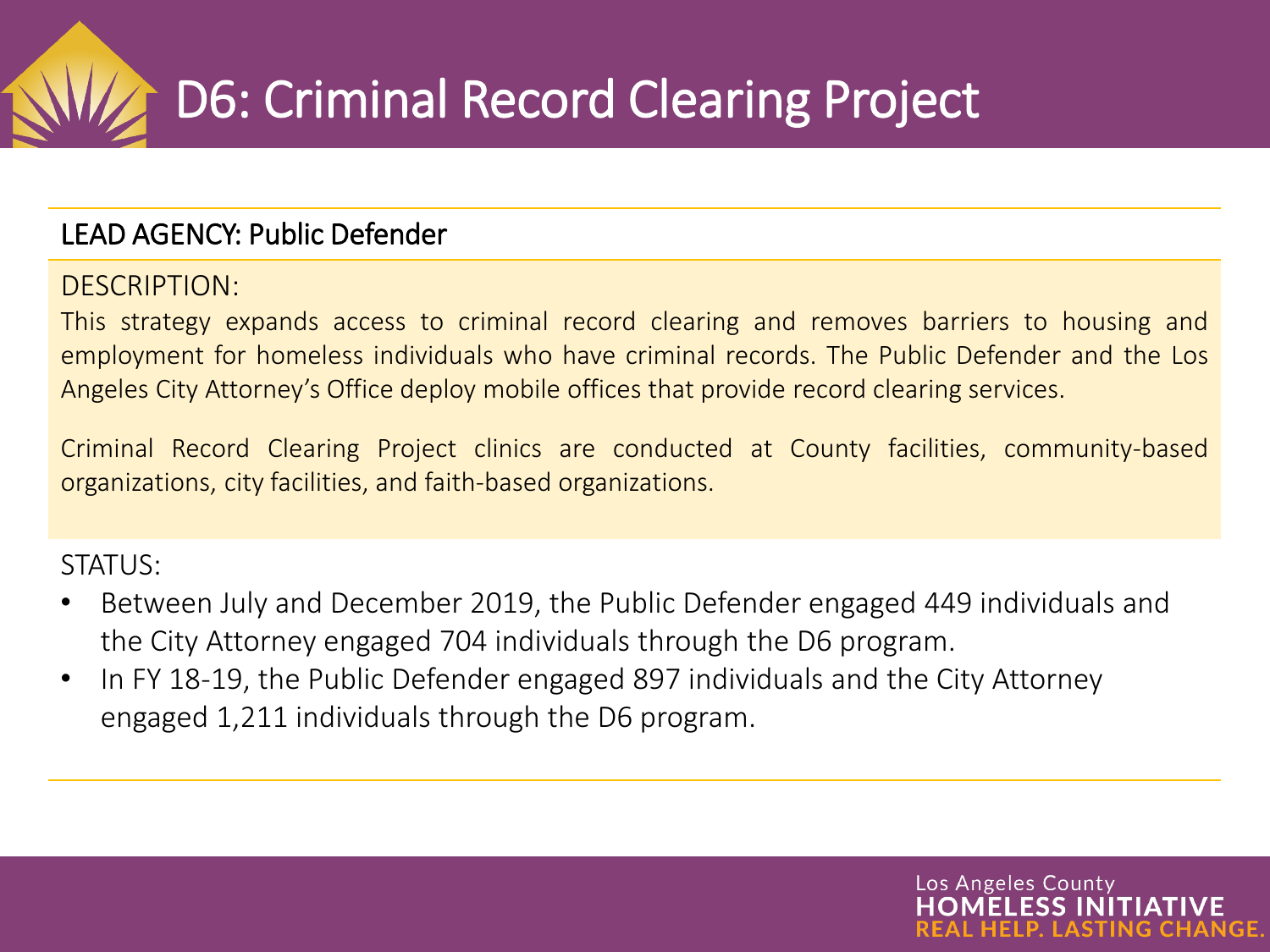## D6: Criminal Record Clearing Project

| FY 19/20 ALLOCATION<br>(APPROVED MAY 2019) | FY 20/21 FUNDING<br><b>RECOMMENDED</b> | <b>FUNDING FROM OTHER</b><br><b>SOURCES TO SUPPLEMENT</b><br><b>MEASURE H</b>                                         |
|--------------------------------------------|----------------------------------------|-----------------------------------------------------------------------------------------------------------------------|
| \$2,941,000                                | \$980,000<br>(July – October)          | Measure H funding based on use of ESG-<br>CV funding to offset Measure H funding<br>for other strategies - Amount TBD |

#### EXPLANATION FOR VARIANCE FROM FY 19-20:

• Strategy will be funded from July - October with Measure H. For November 2020 – June 2021, the County will allocate CARES Act ESG funding to free-up Measure H funding to sustain this strategy at the FY 19-20 funding level in the unincorporated areas and 82 cities for which the County receives ESG funding. The County will collaborate with the 6 cities that receive their own ESG funding (Los Angeles, Long Beach, Pomona, El Monte, Pasadena, and Glendale) with the goal of using ESG funding to free-up Measure H funding to sustain this strategy countywide.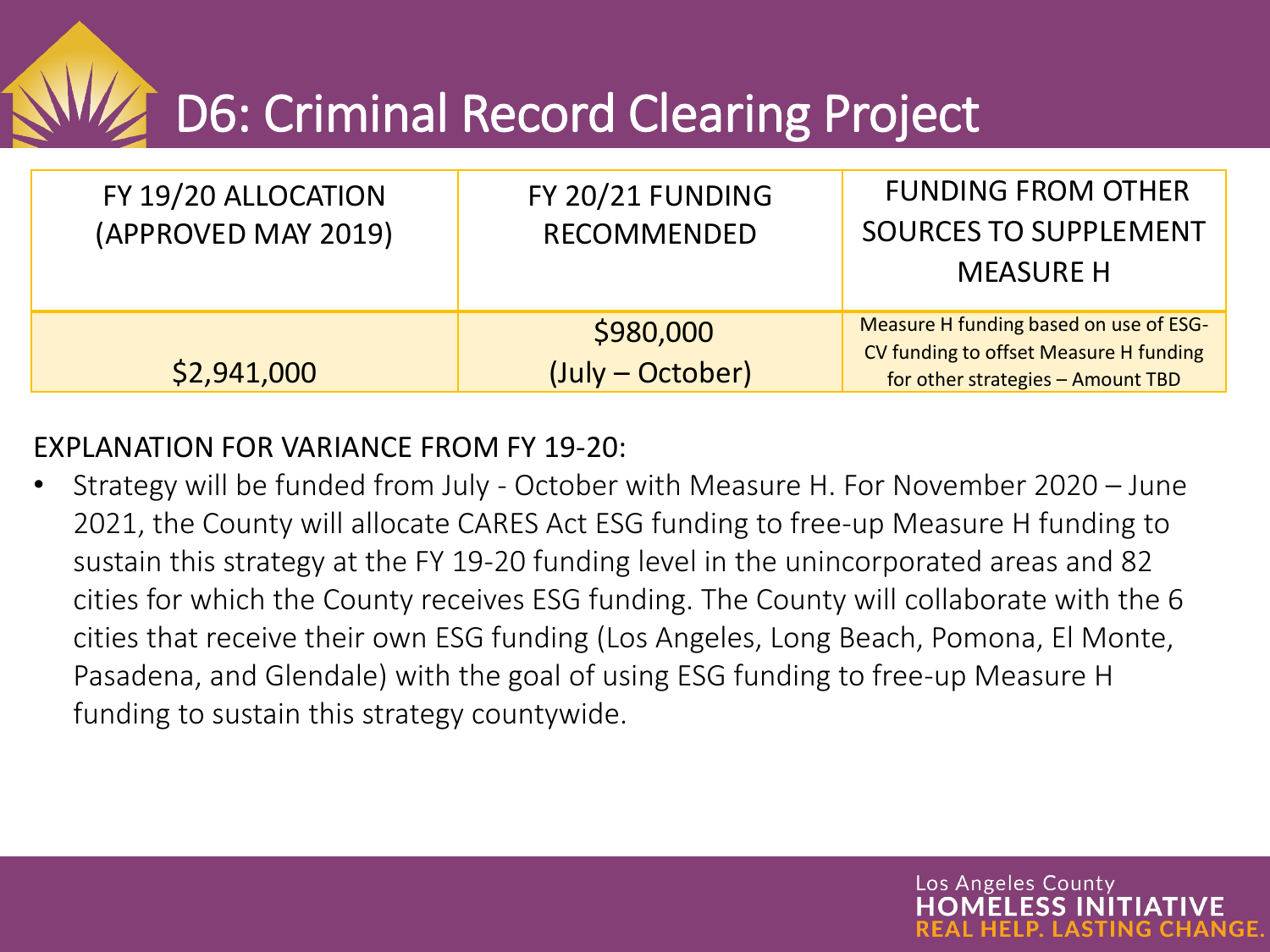## D7: Provide Services for Permanent Supportive Housing

LEAD AGENCY: Department of Health Services (DHS) Department of Mental Health (DMH) Department of Public Health (DPH)

DESCRIPTION:

Funding for this strategy provides supportive services including intensive case management, specialty mental health and substance abuse assessment and linkage services and, when necessary, a locallyfunded rent subsidy for disabled homeless adults and families who need permanent supportive housing.

Los Angeles County

- 1,247 households were newly enrolled from July December 2019.
- 4,019 households were newly enrolled in FY 18-19.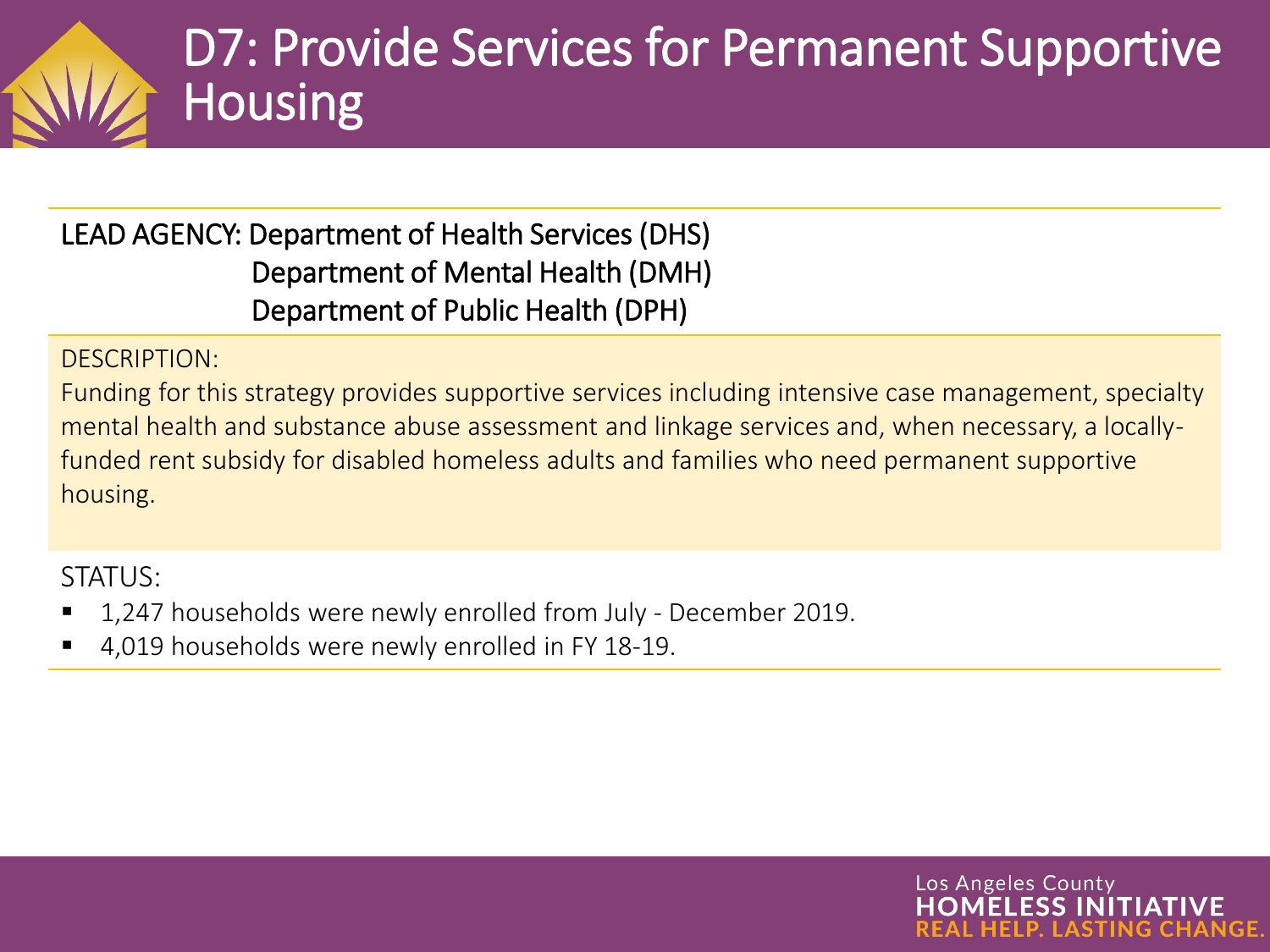## D7: Provide Services for Permanent Supportive **Housing**

| FY 19/20 ALLOCATION<br>(APPROVED MAY 2019) | FY 20/21 FUNDING<br><b>RECOMMENDED</b> | <b>FUNDING FROM OTHER</b><br><b>SOURCES TO SUPPLEMENT</b><br><b>MEASURE H</b> |
|--------------------------------------------|----------------------------------------|-------------------------------------------------------------------------------|
| DHS: \$69,946,000                          |                                        |                                                                               |
| DMH: \$5,814,000                           | DHS/DMH/DPH:                           | DHS: \$44,184,000 in County                                                   |
| DPH: \$1,564,000                           | \$58,913,000                           | <b>HHAP Funding</b>                                                           |

EXPLANATION FOR VARIANCE FROM FY 19-20:

Reduction in Measure H allocation from FY19-20 to be backfilled by County Homeless Housing Assistance and Prevention funding. Increase in total strategy allocation is necessary for services for clients in permanent supportive housing which will open in FY 20-21 and annualized, full-year costs for clients in permanent supportive housing which opened in FY 19-20.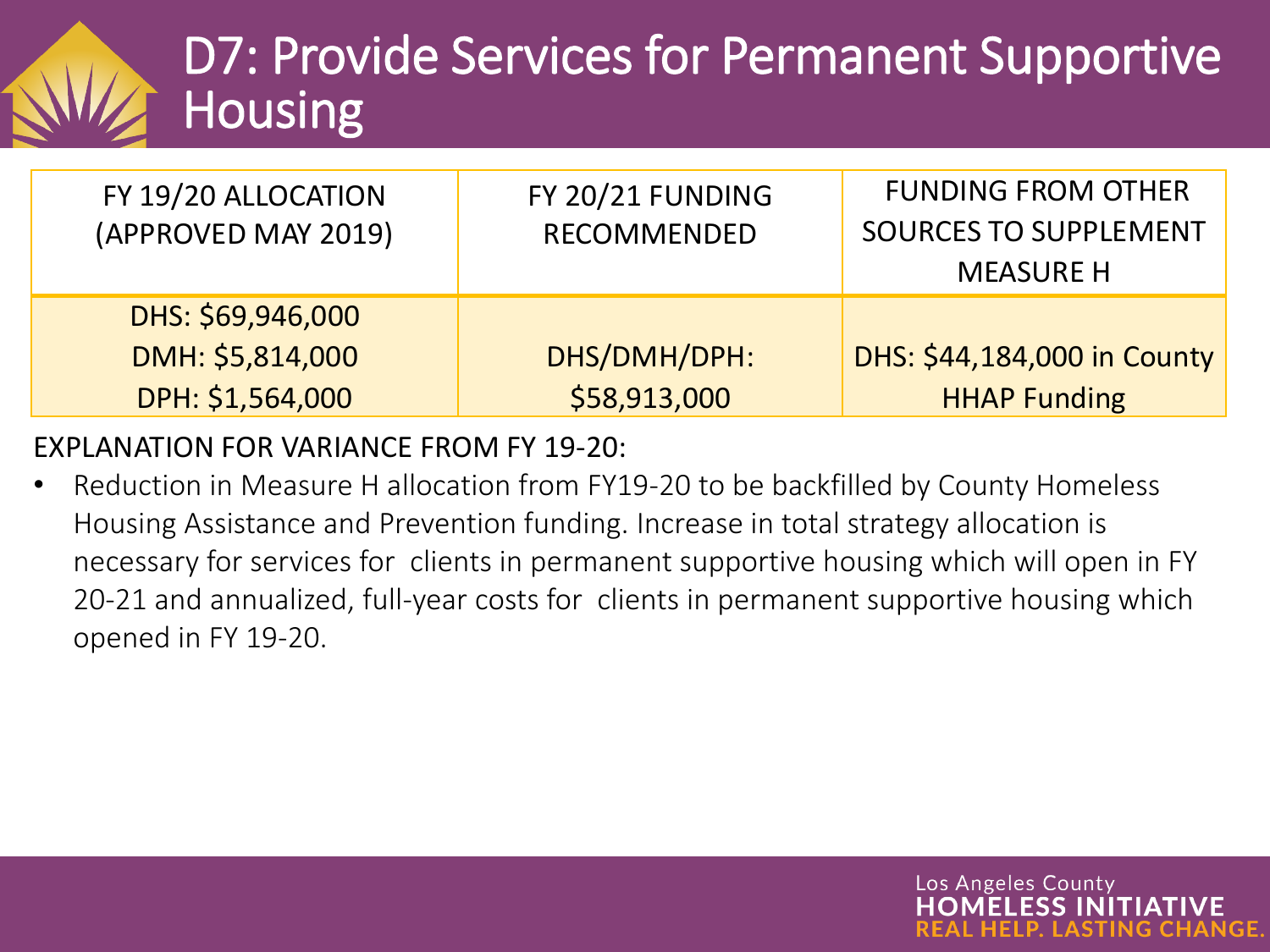## E6: Expand Countywide Outreach System

#### LEAD AGENCY: LAHSA/DHS/DPH

#### DESCRIPTION:

The Countywide Outreach System includes:

- Generalist and multidisciplinary outreach teams
- Coordination of all outreach teams through Countywide outreach coordination at LAHSA and at least two regional CES outreach coordinators within each SPA
- A web-based communication platform (LA-HOP) enables all County organizations and residents to report people in need of homeless outreach. Outreach requests submitted via the platform are automatically routed to the appropriate regional outreach coordinator so that a team can be sent to the location.

Los Angeles County

FSS IN

- 11,242 individuals were newly served through E6 from July December 2019.
- 22,410 individuals were served by E6 in FY 18/19.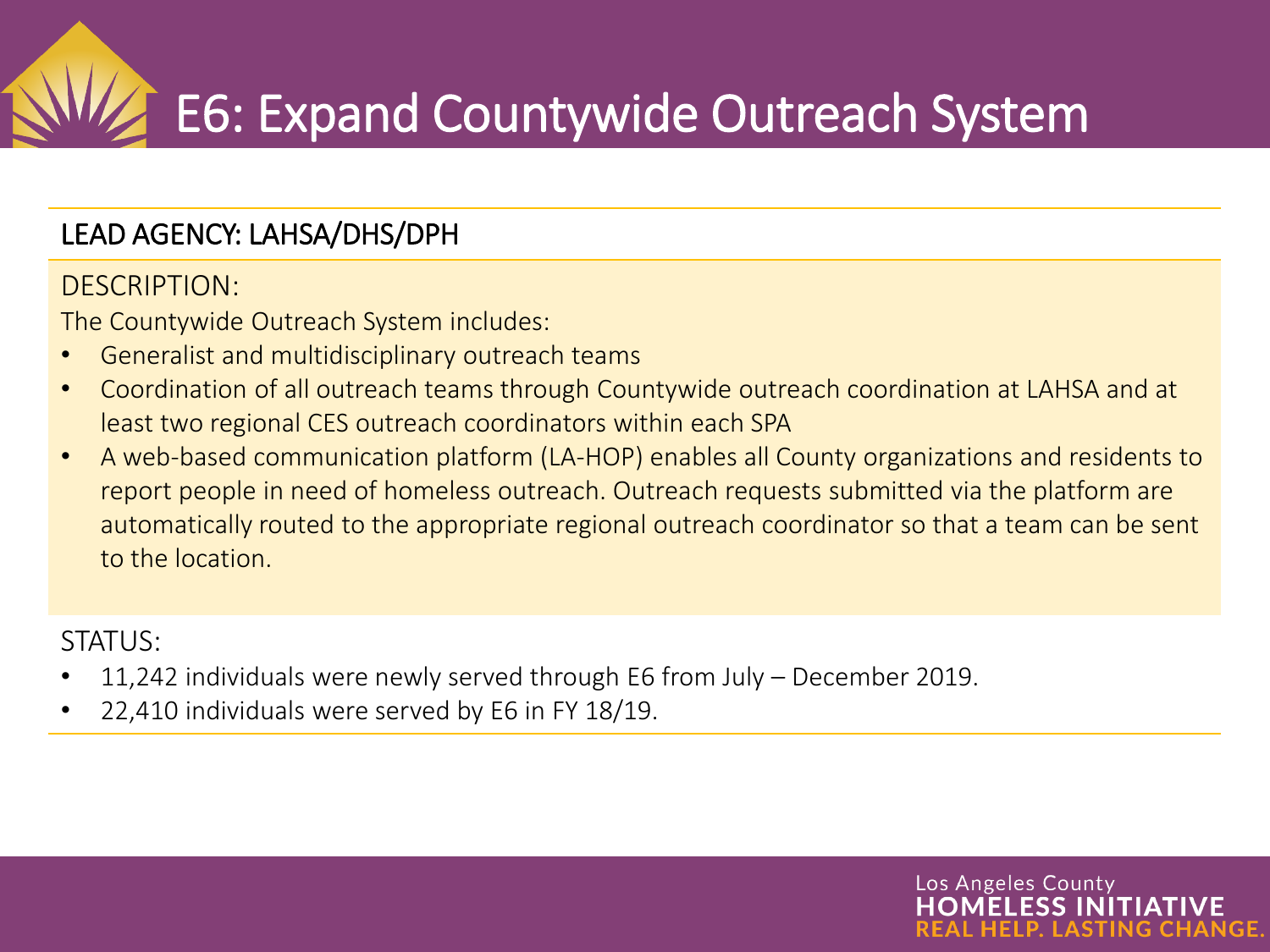## E6: Expand Countywide Outreach System (LAHSA/DHS/DPH)

| FY 19/20 ALLOCATION<br>(APPROVED MAY 2019) | FY 20/21 FUNDING<br><b>RECOMMENDED</b> | <b>FUNDING FROM OTHER</b><br>SOURCES TO SUPPLEMENT<br><b>MEASURE H</b> |
|--------------------------------------------|----------------------------------------|------------------------------------------------------------------------|
| \$29,002,000                               | \$38,840,000                           | N/A                                                                    |

#### EXPLANATION FOR VARIANCE FROM FY 19-20:

- Increase to sustain current outreach workers, except for reduction of public space generalist teams from 20 to 8 (one per SPA). Increase from May 2019 allocation for FY 2019-20 due to: (1) continuation of increased ongoing funding approved in September 2019 as part of the FY 2019-20 Supplemental County Budget; and (2) replacement of one-time Homeless Prevention Initiative funding, which has been exhausted.
- Funding included to sustain four public health nurses added in September 2019 as part of the FY 2019-20 Supplemental County Budget to assist outreach teams in addressing public health issues at large encampments.

Los Angeles County

FI ESS INI

• This funding recommendation does not include funding for Safe Storage. Initial funding for Safe Storage was added in September 2019 as part of the FY 2019-20 Supplemental Changes budget; however, no Safe Storage sites have been established as of now.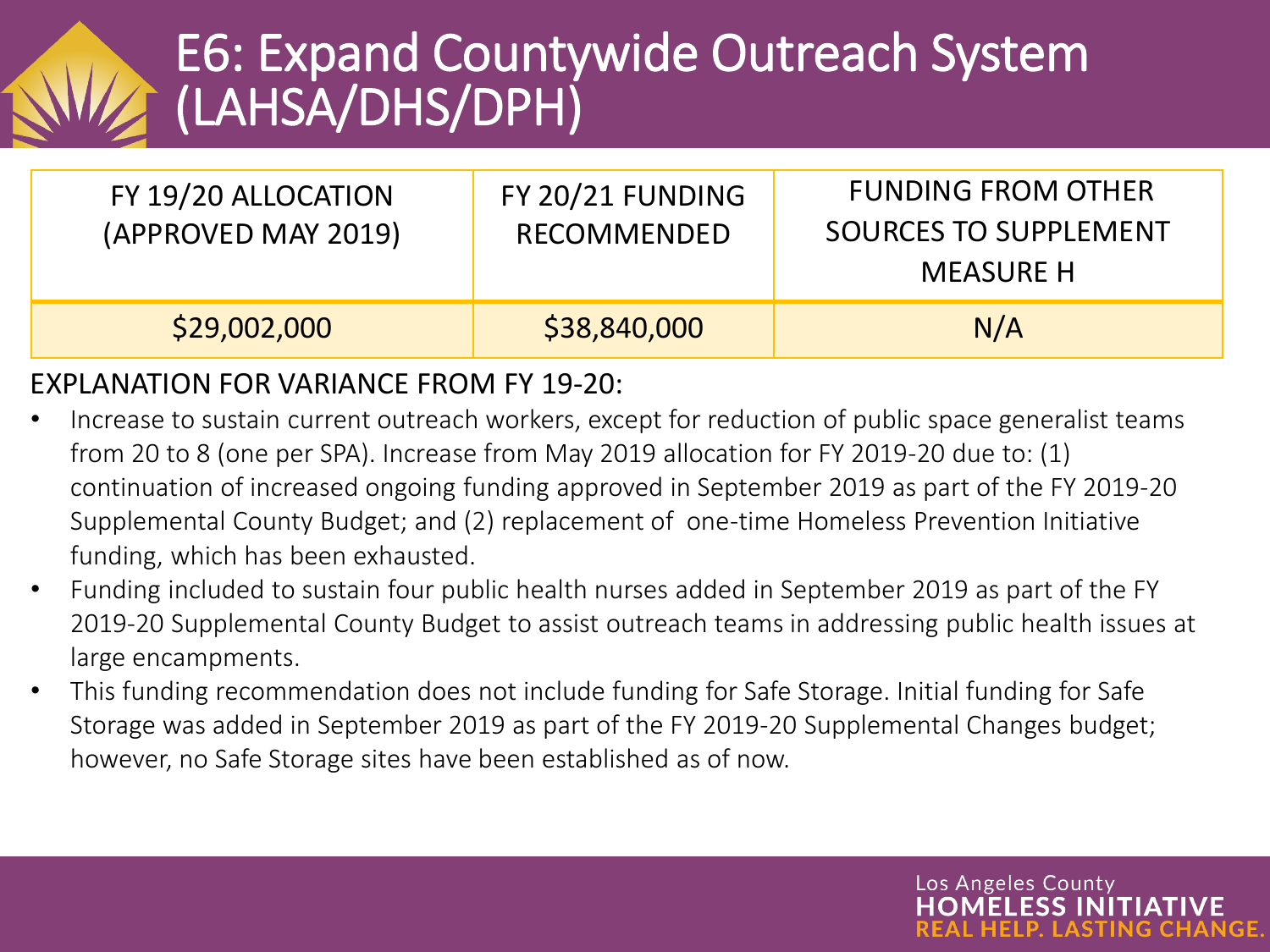## E7: Strengthen the Coordinated Entry System

#### LEAD AGENCY: LAHSA

#### DESCRIPTION:

CES is a no-wrong door, countywide system that engages and connects homeless families and individuals to the optimal resources for their housing needs. Funding for this strategy strengthens the Coordinated Entry System by supporting the following components:

- 11,482 individuals were assessed between July and December 2019.
- 27,116 individuals were assessed in FY 18-19.

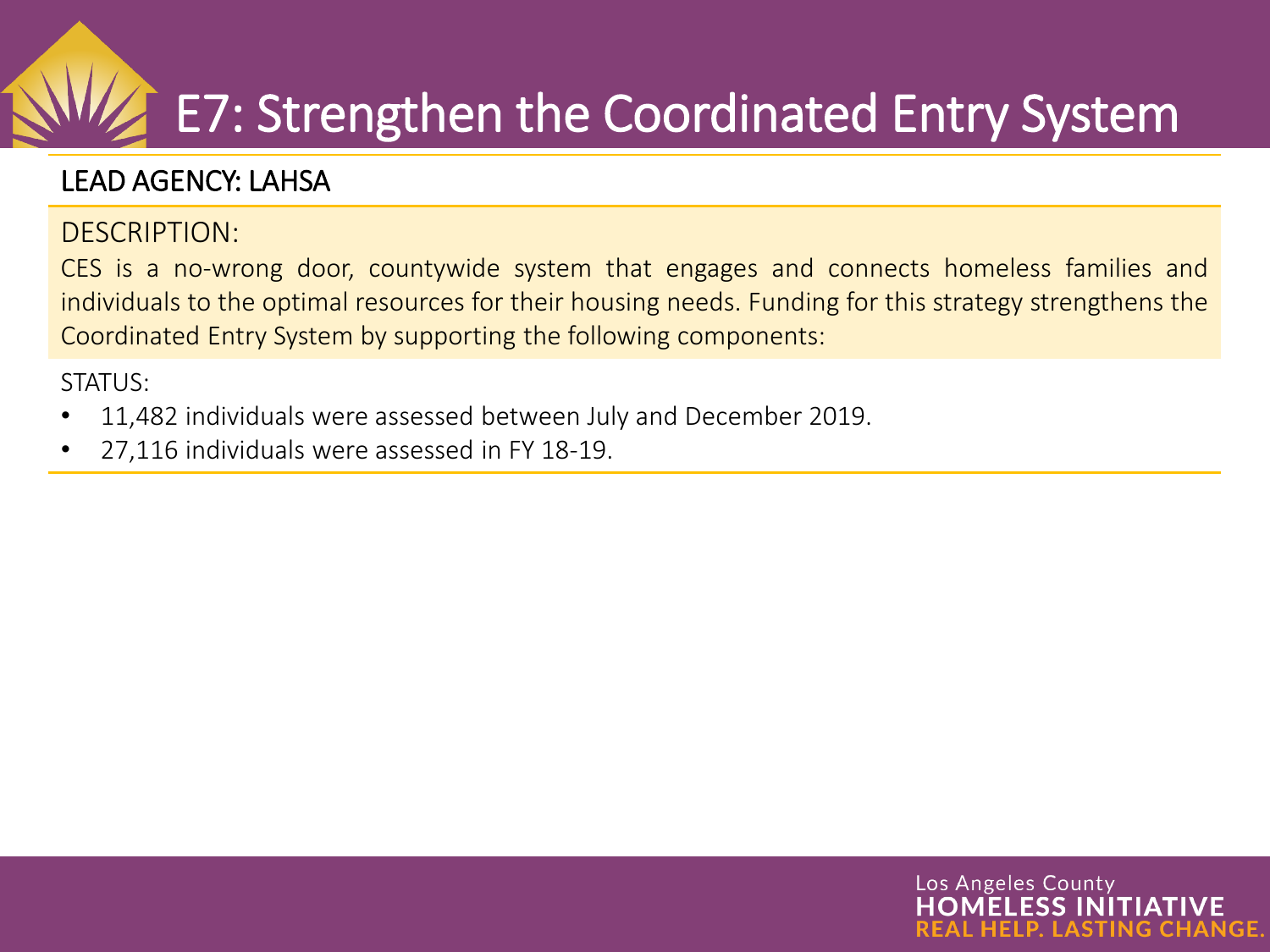## E7: Strengthen the Coordinated Entry System (LAHSA)

| FY 19/20 ALLOCATION | FY 20/21 FUNDING   | <b>FUNDING FROM OTHER SOURCES</b>                                       |
|---------------------|--------------------|-------------------------------------------------------------------------|
| (APPROVED MAY 2019) | <b>RECOMMENDED</b> | TO SUPPLEMENT MEASURE H                                                 |
| \$34,693,000        | \$14,724,000       | \$11,500,000 in LA CoC HHAP Funding<br>\$367,000 in LA CoC HEAP Funding |

#### EXPLANATION FOR VARIANCE FROM FY 19-20:

- Funding will be reduced or eliminated for the following program components : Regional Coordination (\$2,100,000 out of \$8,705,000), Technical Assistance (\$2,301,000 out of \$2,301,000), Representative Payee (\$1,468,000 out of \$1,468,000), Training (\$100,000 out of \$1,249,000), Legal Services (\$1,500,000 out of \$3,060,000), and Housing Navigation (\$1,000,000 out of \$12,249,000).
- LAHSA will utilize CoC HEAP funding to sustain rep payee services for three months, during which time LAHSA and DHS will work together with the goal of determining the best way to maintain rep payee services.
- The remaining reduction in Measure H funding will be offset with one-time LA CoC HHAP funding.

Los Angeles County

ELESS INI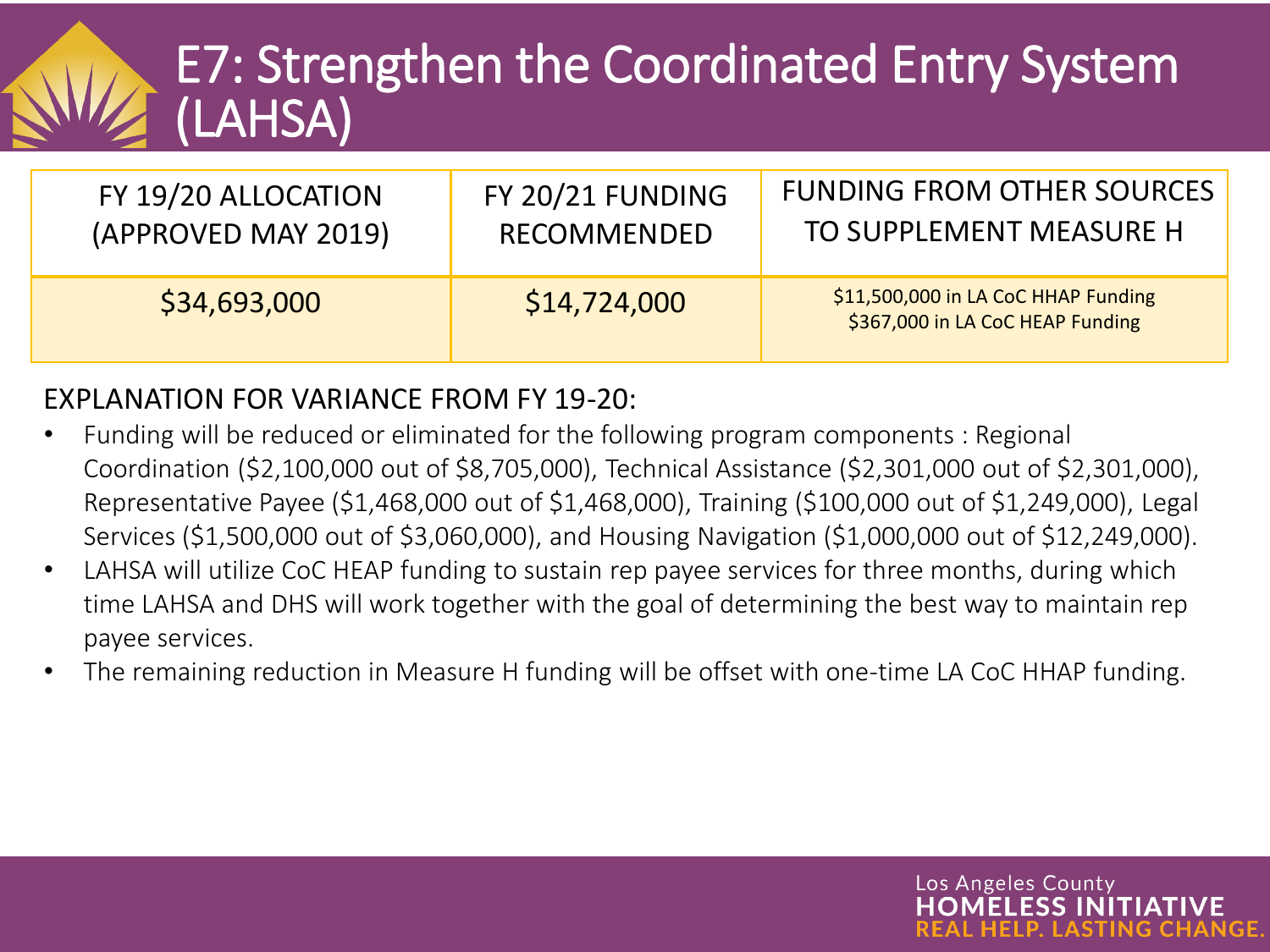## E7: Strengthen the Coordinated Entry System

#### LEAD AGENCY: CEO

#### DESCRIPTION:

This strategy provides funding to the Councils of Governments to provide regional coordination services to engage every city in Los Angeles County to prevent and combat homelessness. Such effort includes education, service coordination, staff training, policy/advocacy, and housing solutions.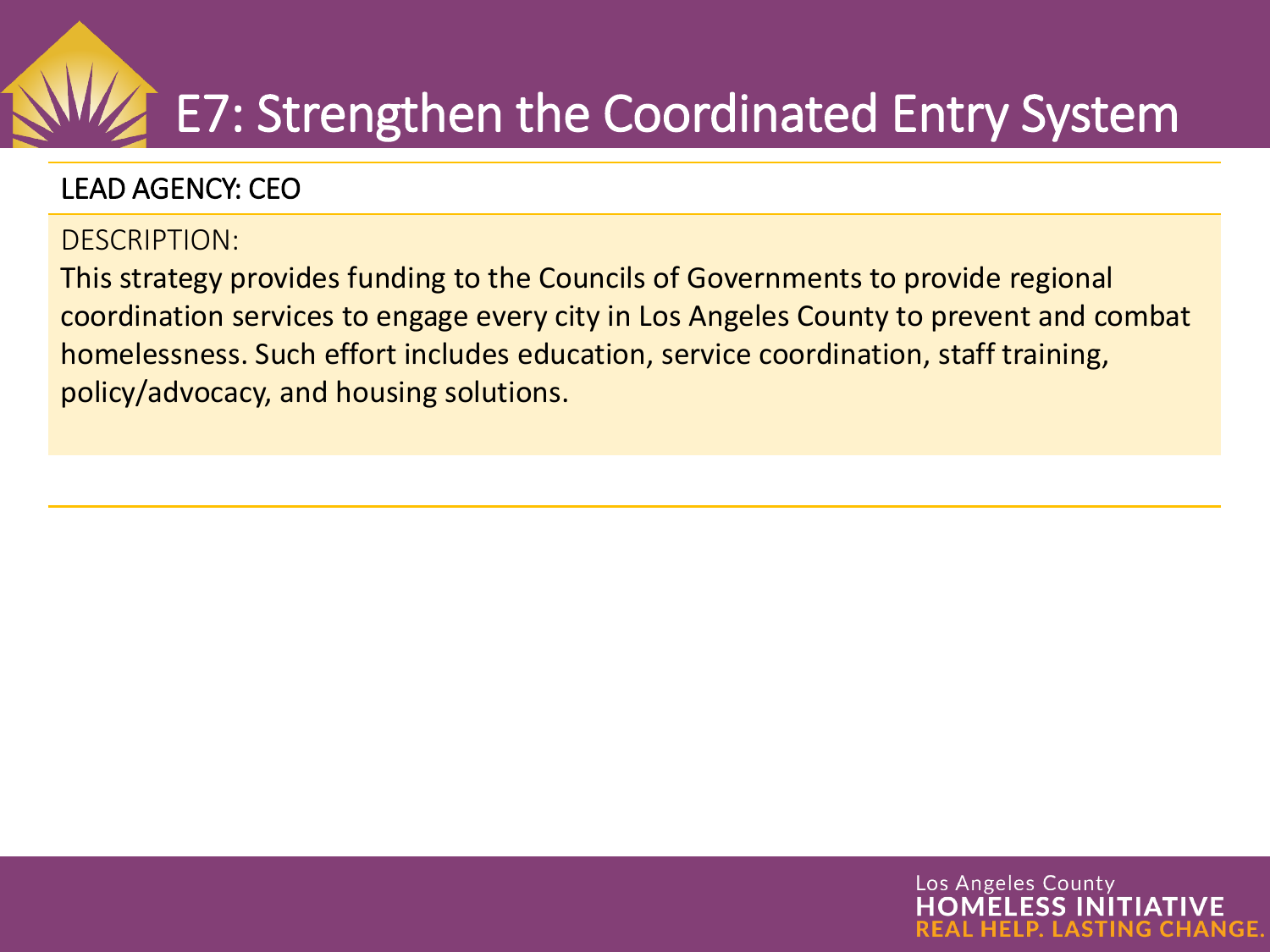## E7: Strengthen the Coordinated Entry System (CEO)

| FY 19/20 ALLOCATION | FY 20/21 FUNDING | <b>FUNDING FROM OTHER SOURCES</b> |
|---------------------|------------------|-----------------------------------|
| (APPROVED MAY 2019) | RECOMMENDED      | TO SUPPLEMENT MEASURE H           |
| \$6,700,000         | \$500,000        | N/A                               |

#### EXPLANATION FOR VARIANCE FROM FY 19-20:

• Funding was already-allocated in FY 19-20 to support implementation of city homelessness plans through FY 20-21. Because the FY19-20 funding spans two fiscal years, no additional funding needs to be allocated for this purpose in FY 20-21. Remaining \$500,000 is to support Council of Governments (COGs) regional coordination services.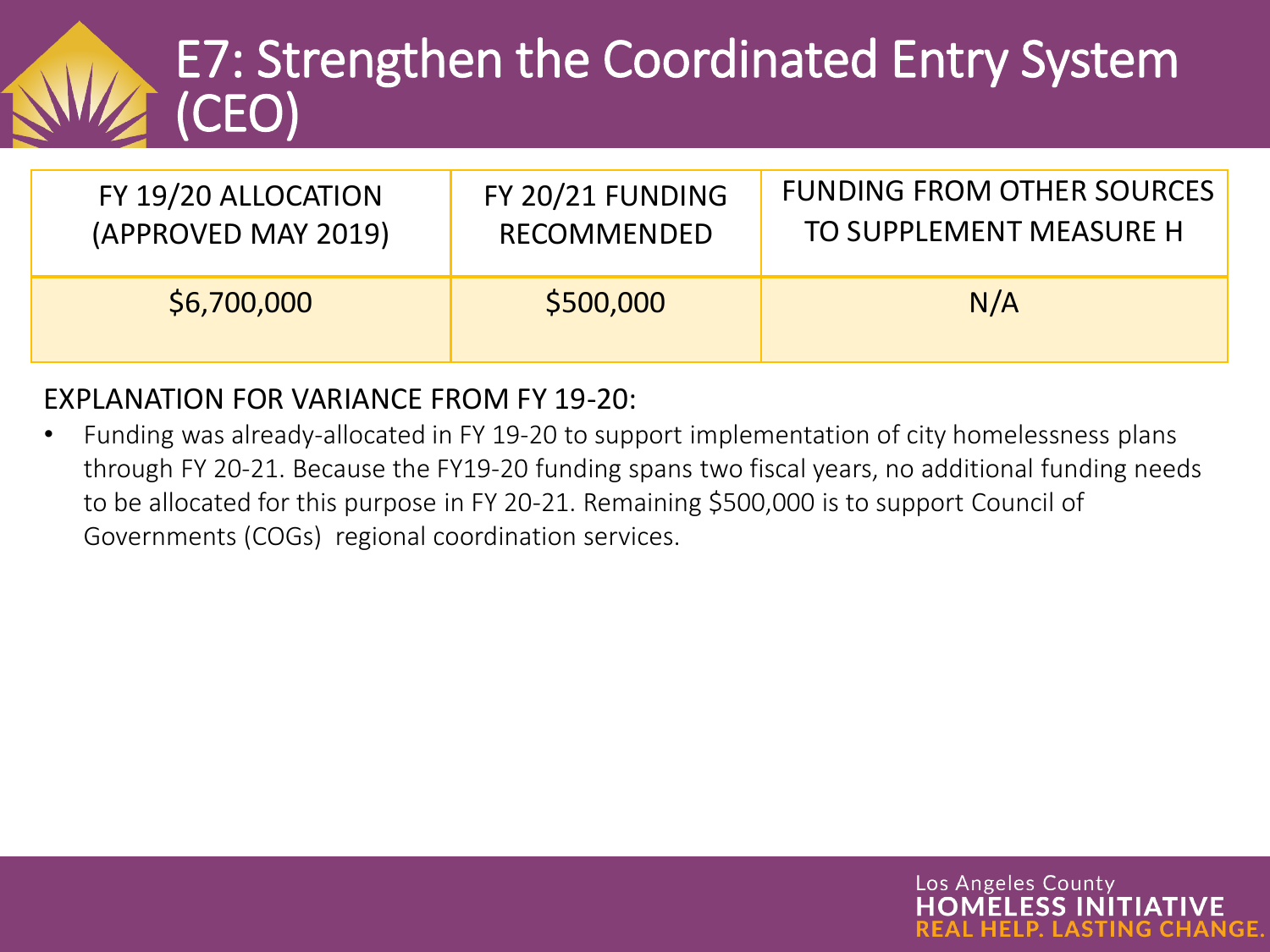## E8: Enhance the Emergency Shelter System

#### LEAD AGENCY: LAHSA/DHS/DMH/DPH

#### DESCRIPTION:

Enhancements to the emergency shelter system include:

- More beds made possible by Measure H funding;
- Facilities that operate 24 hours a day;
- Accessibility to people under the influence of substances or experiencing a mental health crisis;
- Availability to partners and pets;
- Storage for belongings; and
- Confidentiality for those fleeing domestic violence and others who require it.

#### $STATUS$

• 8,640 individuals were newly enrolled in E8 interim housing between July 2019 and December 2019.

Los Angeles County

• 17,759 individuals were newly enrolled in E8 interim housing in FY 18-19.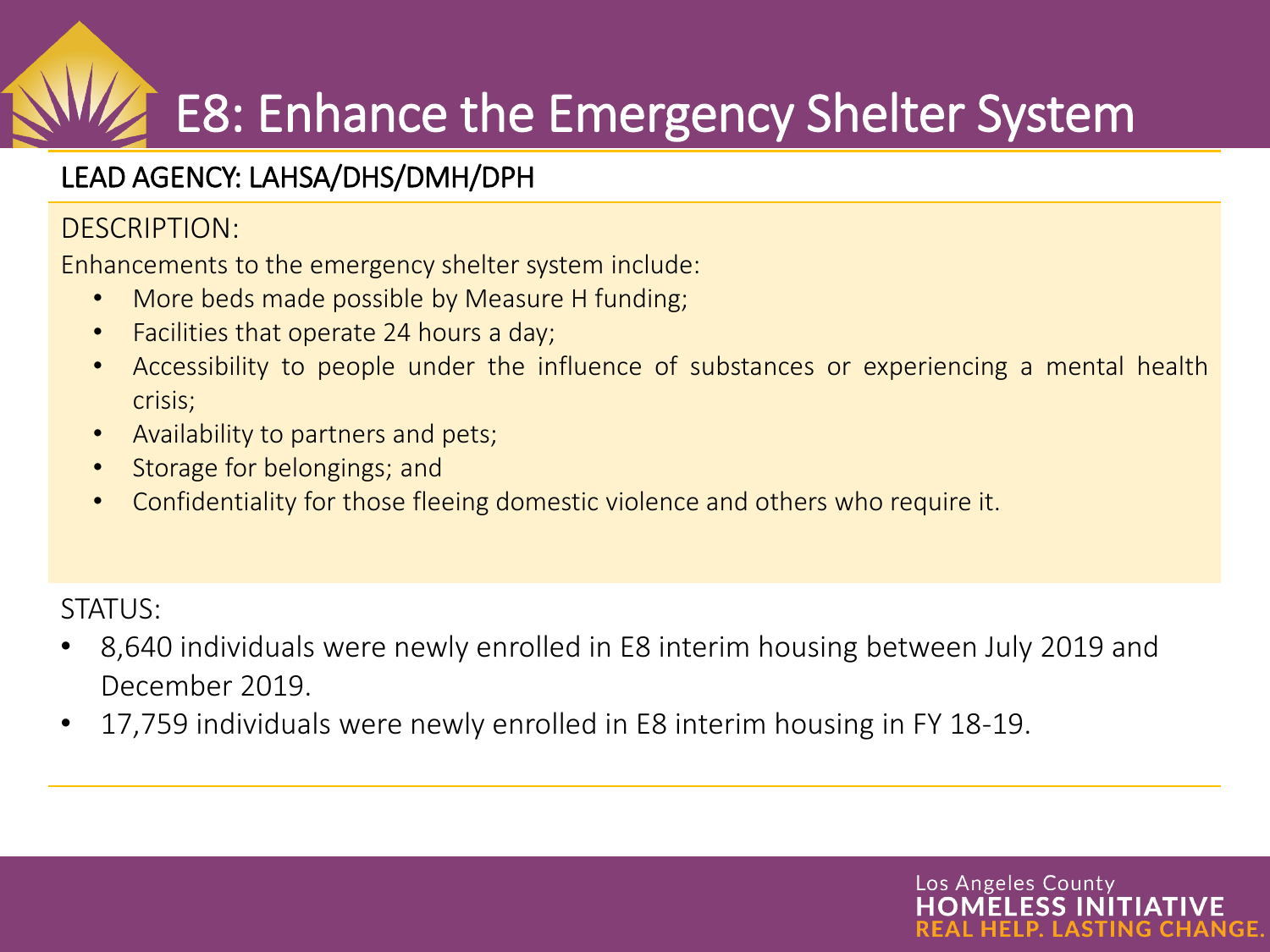## E8: Enhance the Emergency Shelter System

| FY 19/20 ALLOCATION | FY 20/21 FUNDING   | <b>FUNDING FROM OTHER SOURCES</b>            |
|---------------------|--------------------|----------------------------------------------|
| (APPROVED MAY 2019) | <b>RECOMMENDED</b> | TO SUPPLEMENT MEASURE H                      |
| \$92,822,000        | \$99,042,000       | \$2,115,000 in County HHAP<br><b>Funding</b> |

#### EXPLANATION FOR VARIANCE FROM FY 19-20:

• Increase is due to operating costs for new interim housing where the County is funding the capital cost and is committed to fund the operating cost.

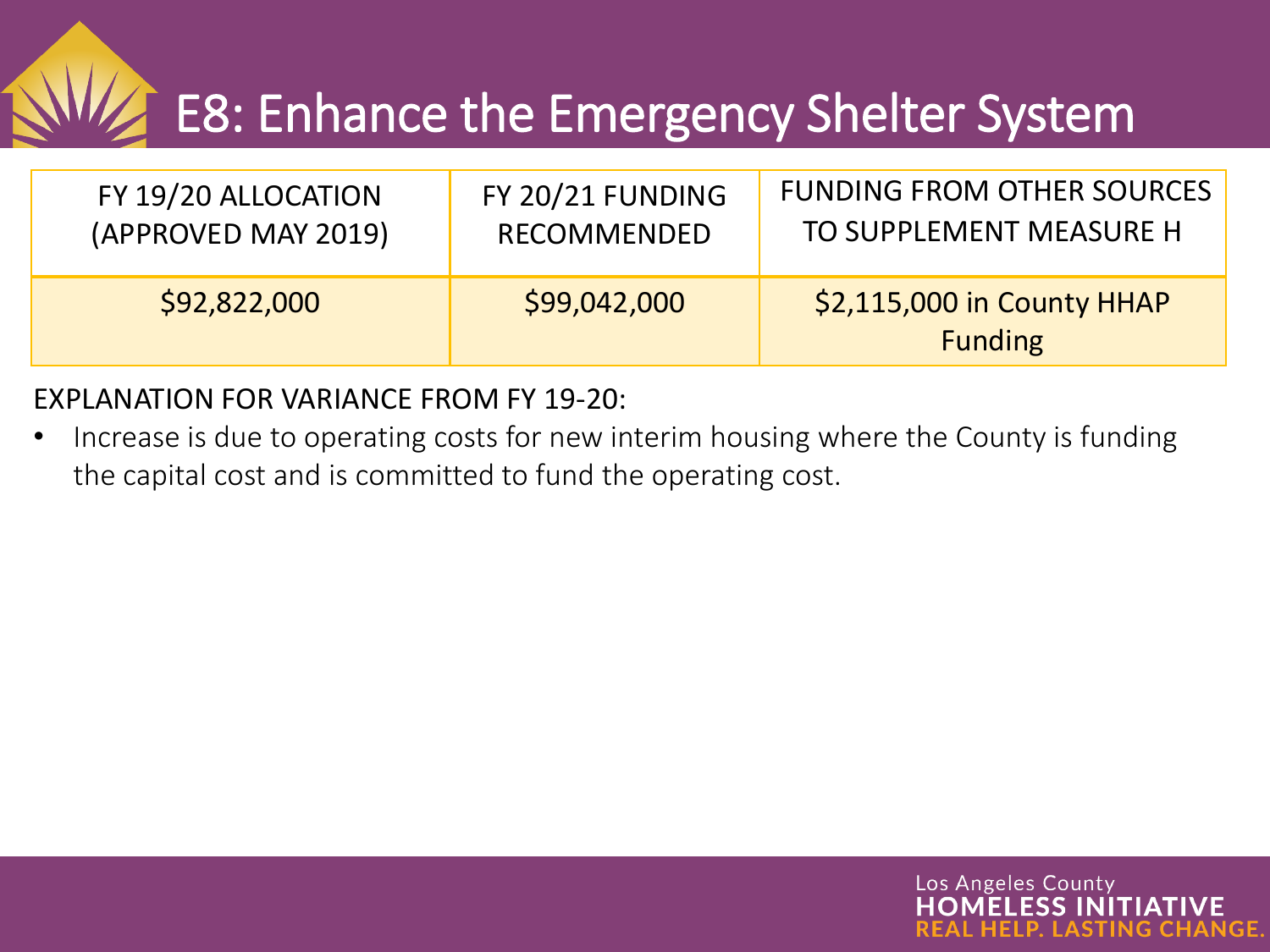## E14: Enhanced Services for Transition Age Youth

#### LEAD AGENCY: LAHSA

#### DESCRIPTION:

This strategy includes:

- Access/drop-in centers
- Transitional housing for youth
- Youth collaboration
- Family reconnection services
- Education Liaisons

#### STATUS:

- 731 youth were active in transitional housing program between July 2019 and December 2019. 101 youth were newly enrolled in the Family Reconnection program.
- 872 youth were active in transitional housing program in FY18/19. 233 youth were newly enrolled in the Family Reconnection program.

Los Angeles County

ELESS INI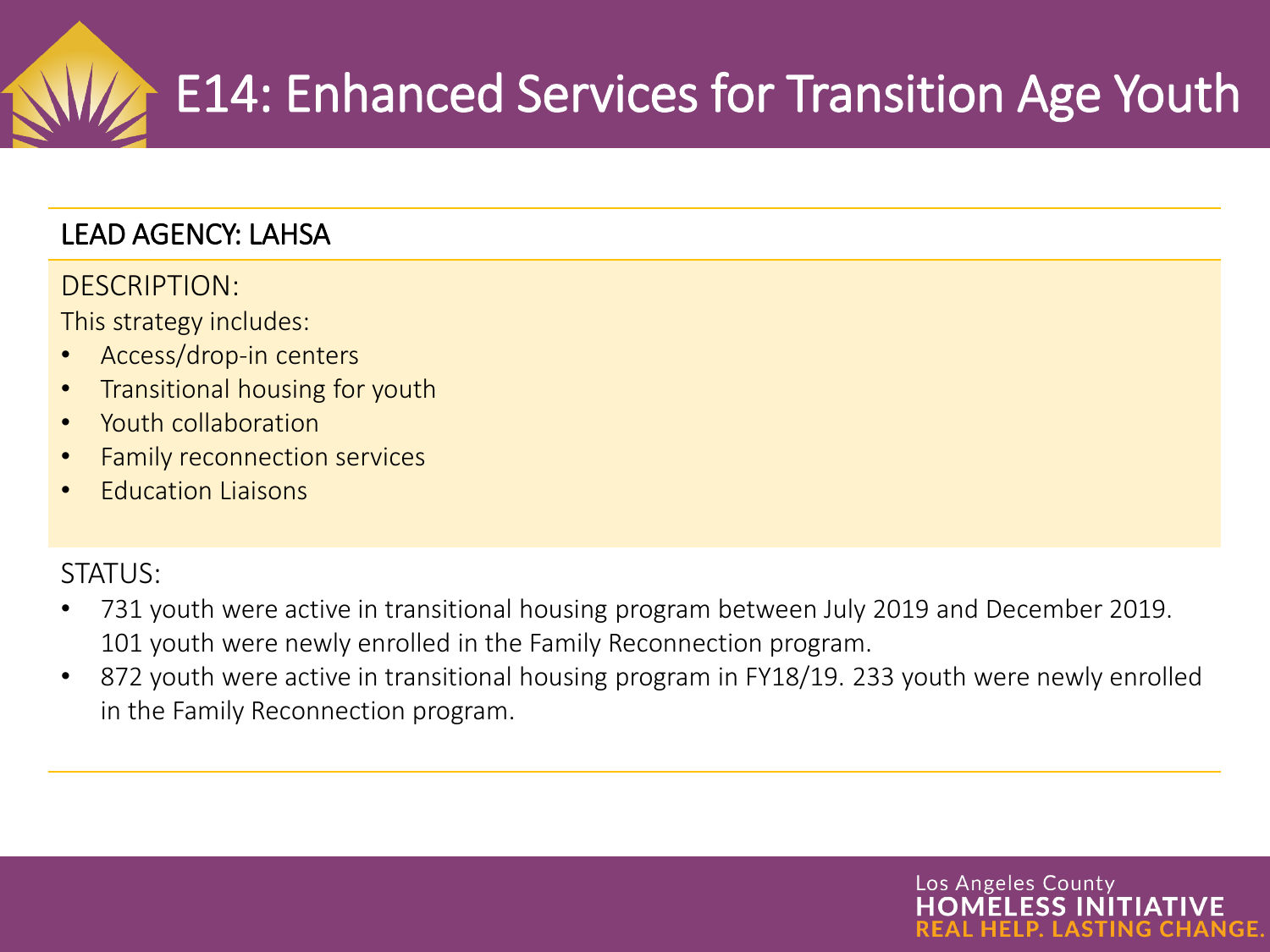## E14: Enhanced Services for Transition Age Youth

| FY 19/20 ALLOCATION | FY 20/21 FUNDING   | <b>FUNDING FROM OTHER SOURCES</b>            |
|---------------------|--------------------|----------------------------------------------|
| (APPROVED MAY 2019) | <b>RECOMMENDED</b> | TO SUPPLEMENT MEASURE H                      |
| \$19,900,000        | \$14,499,000       | \$9,401,000 in County HHAP<br><b>Funding</b> |

#### EXPLANATION FOR VARIANCE FROM FY 19-20:

• HHAP funding includes \$4,000,000 previously budgeted for FY 20-21 and \$5,401,000 originally budgeted for FY 2021-22. which is moved up to FY20-21. to offset the reduction in Measure H funding.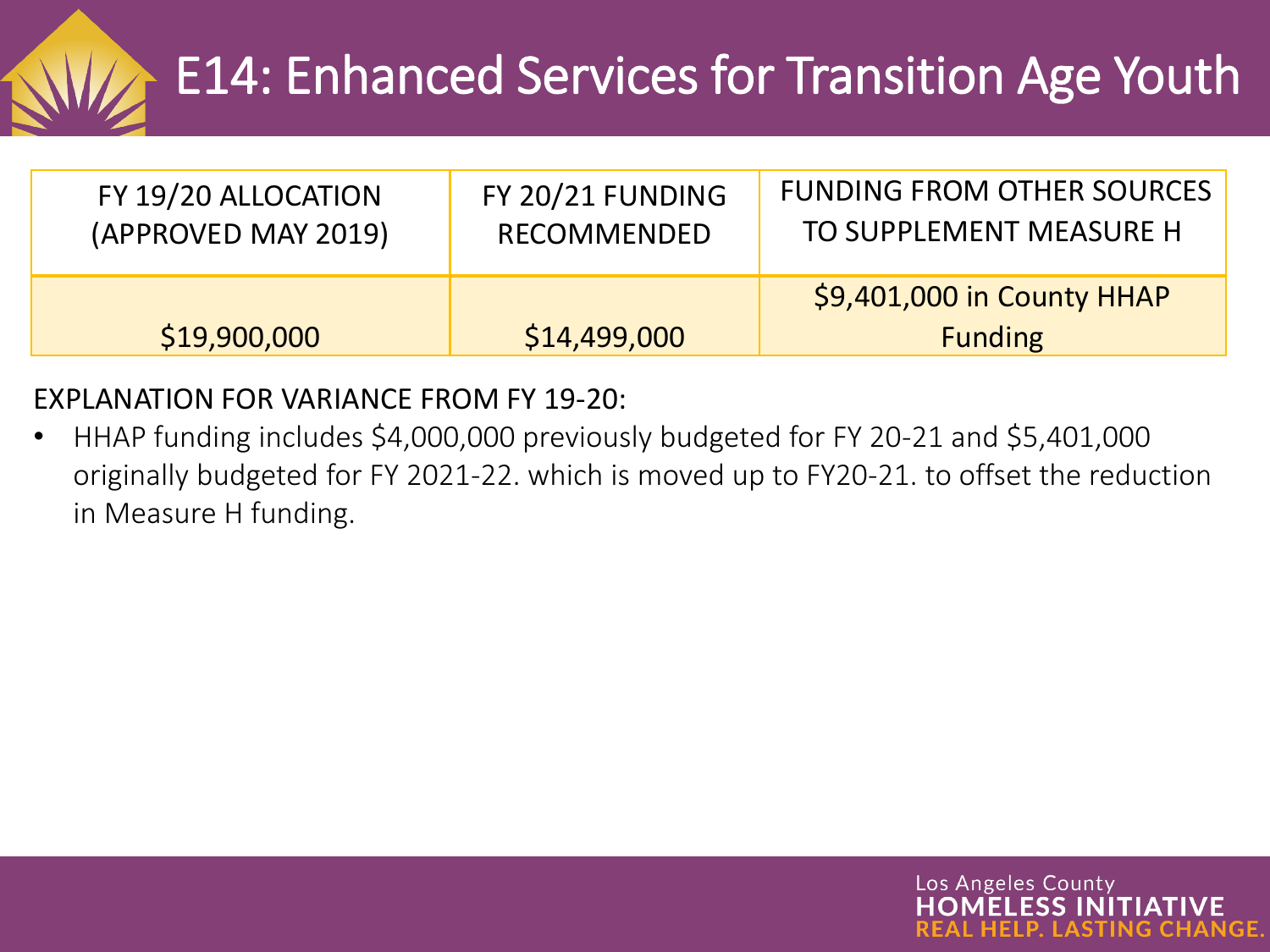#### F7: Preserve and Promote the Development of Affordable Housing for Homeless Families and Individuals

#### LEAD AGENCY: Los Angeles County Development Authority (LACDA)

#### DESCRIPTION:

This Strategy provides funding to the CDC to finance the development and preservation of homeless housing through CDC's Notice of Funding Availability (NOFA) process and funding for the Housing Innovation Challenge.

#### STATUS:

- Three of the five Housing Innovation Challenges winners have met significant milestones towards completing their innovative projects to house persons/families experiencing homelessness:
	- South LA Bungalows is under construction;
	- FlyAway Homes and Lifeark have closed loan documents and are close to construction;
	- The United Dwellings project is working out contract details; and
	- The Nest Project's original site did not work out; they are in the process of identifying another site for the project.

Los Angeles County

ELESS INI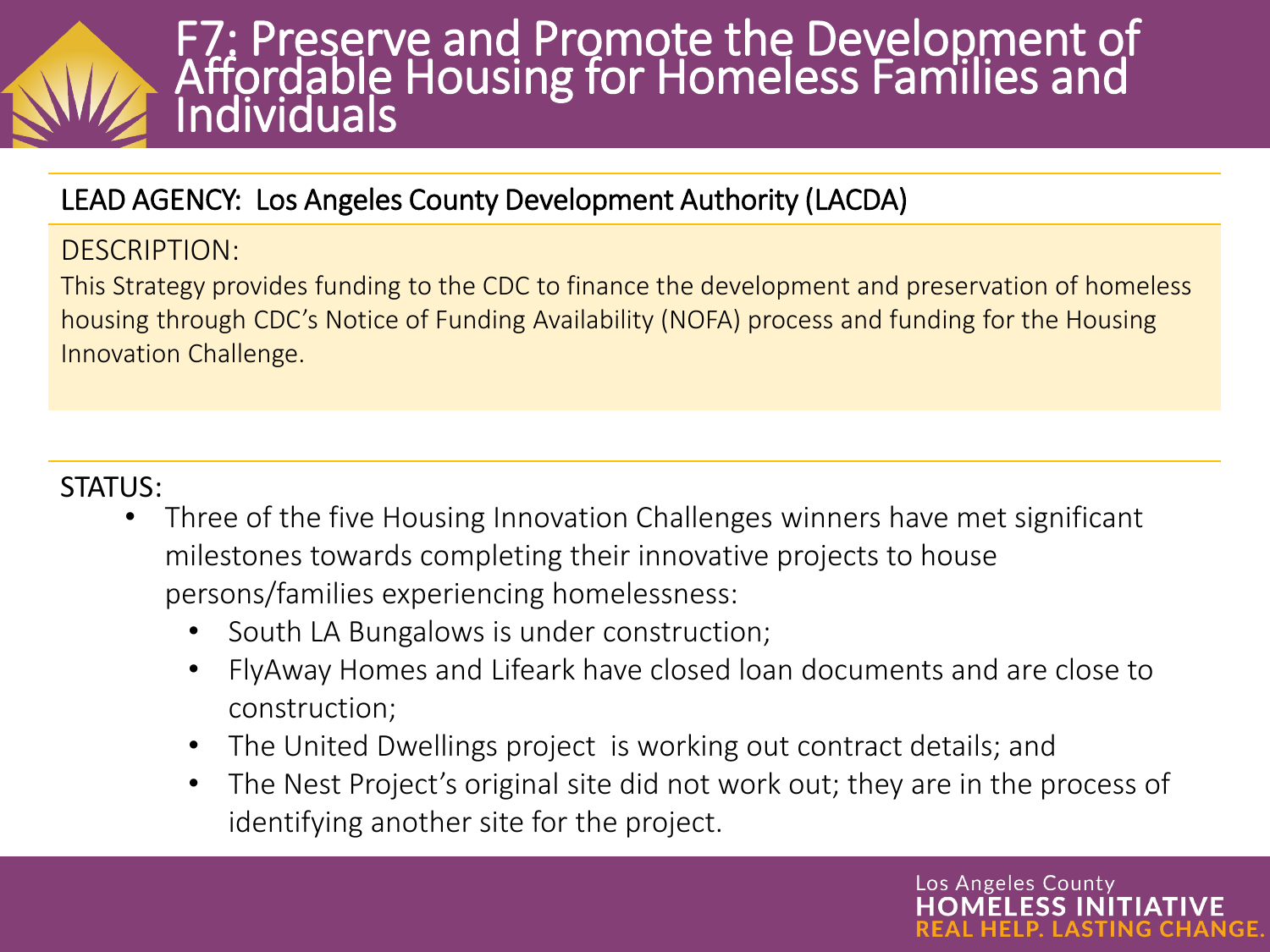#### F7: Preserve and Promote the Development of Affordable Housing for Homeless Families and Individuals

| FY 19/20 ALLOCATION | FY 20/21 FUNDING   | <b>FUNDING FROM OTHER SOURCES</b> |
|---------------------|--------------------|-----------------------------------|
| (APPROVED MAY 2019) | <b>RECOMMENDED</b> | TO SUPPLEMENT MEASURE H           |
| \$3,300,000         | \$0                | N/A                               |

#### EXPLANATION FOR VARIANCE FROM FY 19-20:

The FY 19-20 funding for this strategy was one-time funding.

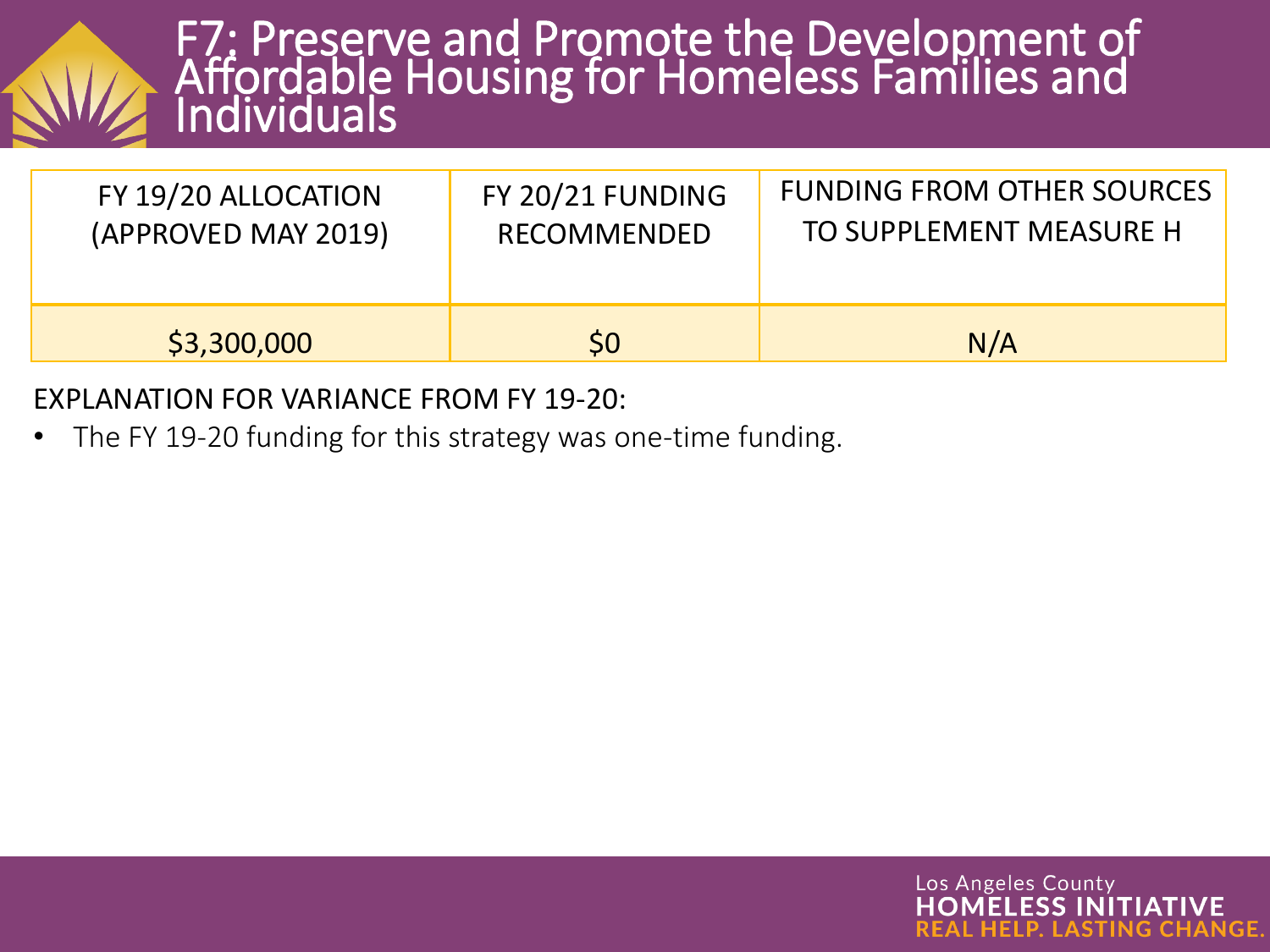## Central Measure H Administration

#### LEAD AGENCY: Chief Executive Office - Homeless Initiative

DESCRIPTION: The Homeless Initiative Team coordinates the overall implementation of Measure H.

| FY 19/20 ALLOCATION<br>(APPROVED MAY 2019) | FY 20/21 FUNDING<br>RECOMMENDED | <b>FUNDING FROM OTHER</b><br>SOURCES TO SUPPLEMENT<br><b>MEASURE H</b> |
|--------------------------------------------|---------------------------------|------------------------------------------------------------------------|
| \$2,071,000                                | \$3,441,000                     | N/A                                                                    |

#### EXPLANATION FOR VARIANCE FROM FY 19-20:

• FY19-20 funding was increased in September 2019 as part of the County's Supplemental Budget to support 5 new positions and contract-related costs. The FY 20-21 funding recommendation maintains these positions and reflects a \$200,000 reduction in funding for contract costs.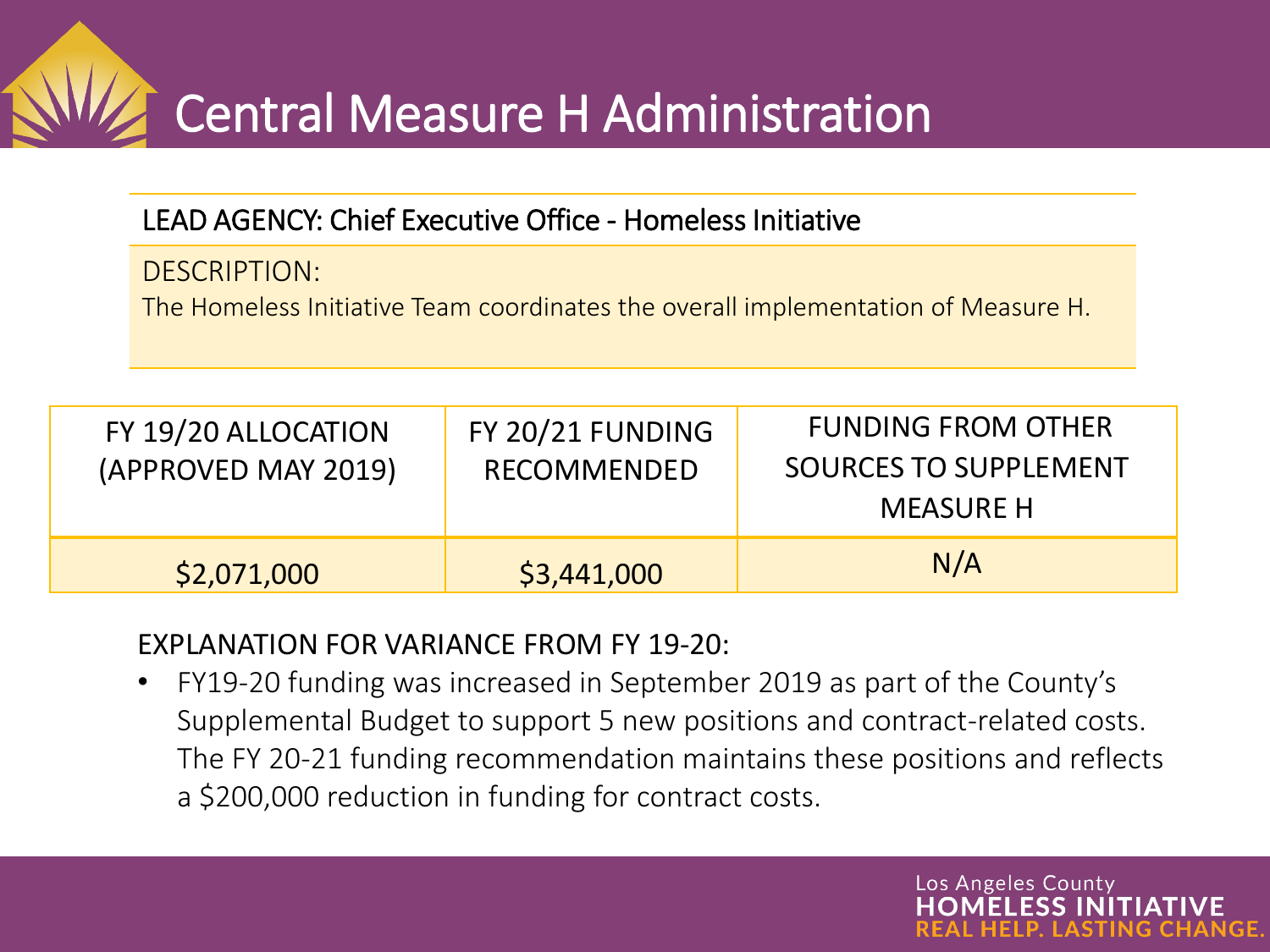## UNALLOCATED Reduction November 2020-June 2021

- An additional curtailment of \$25,200,000 will need to be implemented in November 2020 if sufficient ESG-CV funding is not allocated to offset the reduction in FY 20-21 Measure H funding.
- The County will allocate CARES Act ESG funding to free-up Measure H funding to avoid this curtailment in the unincorporated areas and 82 cities for which the County receives ESG funding. The County will collaborate with the 6 cities that receive their own ESG funding (Los Angeles, Long Beach, Pomona, El Monte, Pasadena, and Glendale) with the goal of using ESG funding to free-up Measure H funding to avoid this curtailment.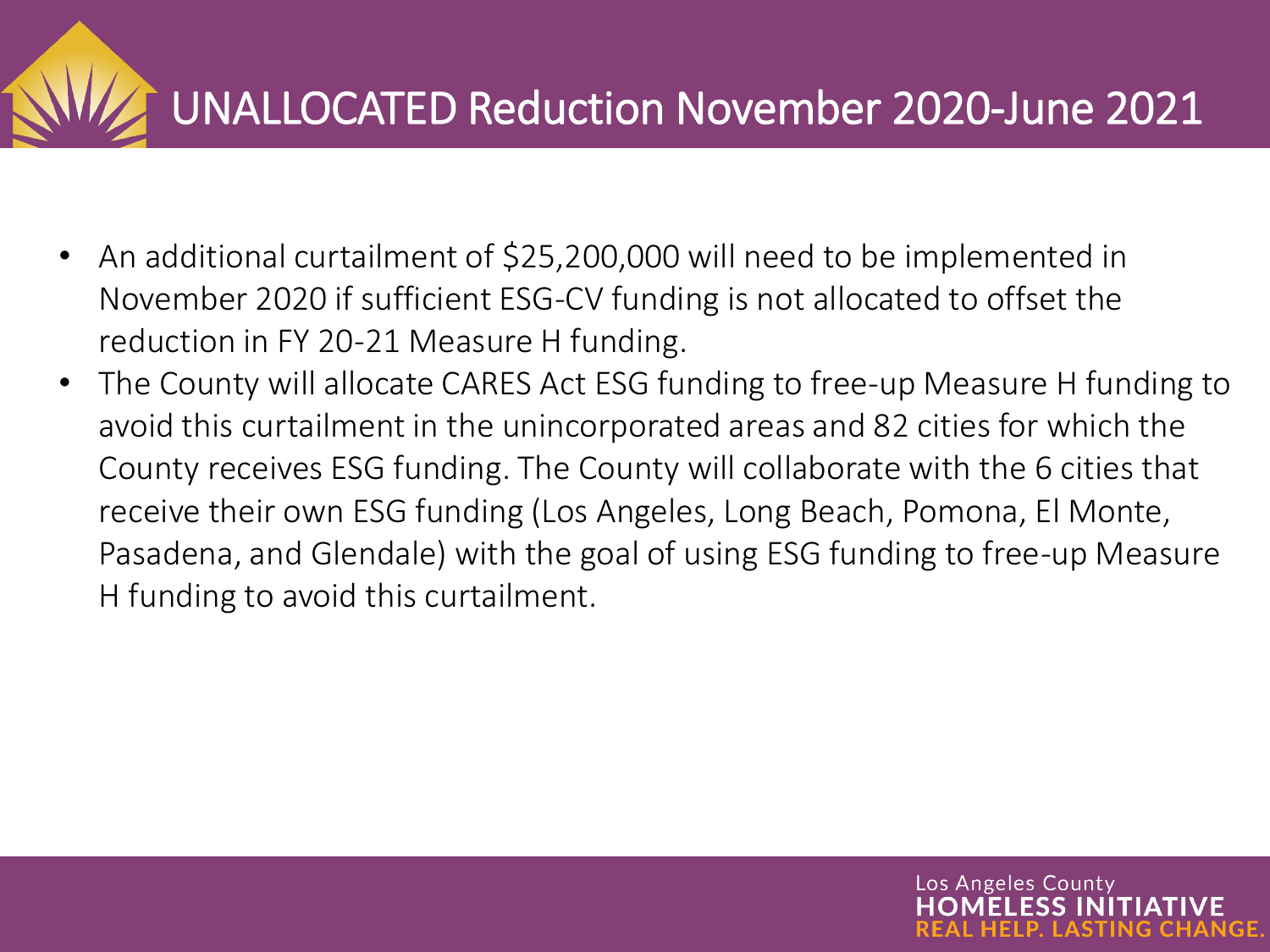REVENUE PLANNING NEXT STEPS

| <b>July 8, 2020</b>    | Virtual Public Meeting to receive verbal public comments<br>Call: 1-877-226-8215. Please enter access code: 2319059#.<br>$\bullet$                           |
|------------------------|--------------------------------------------------------------------------------------------------------------------------------------------------------------|
| <b>July 15, 2020</b>   | Last day to submit public comments through HI website                                                                                                        |
| Late July              | HI, County Departments, and LAHSA meet to discuss public comments and<br>consider potential revisions to recommendations                                     |
| <b>August 13, 2020</b> | HI presents Board Letter with final funding recommendations at Homeless Policy<br><b>Board Deputies Meeting</b><br><b>Location TBD</b><br>$2:00$ pm – 4:00pm |
| September 15,<br>2020  | Board of Supervisors considers final FY 2020-21 Measure H Funding<br><b>Recommendations</b>                                                                  |